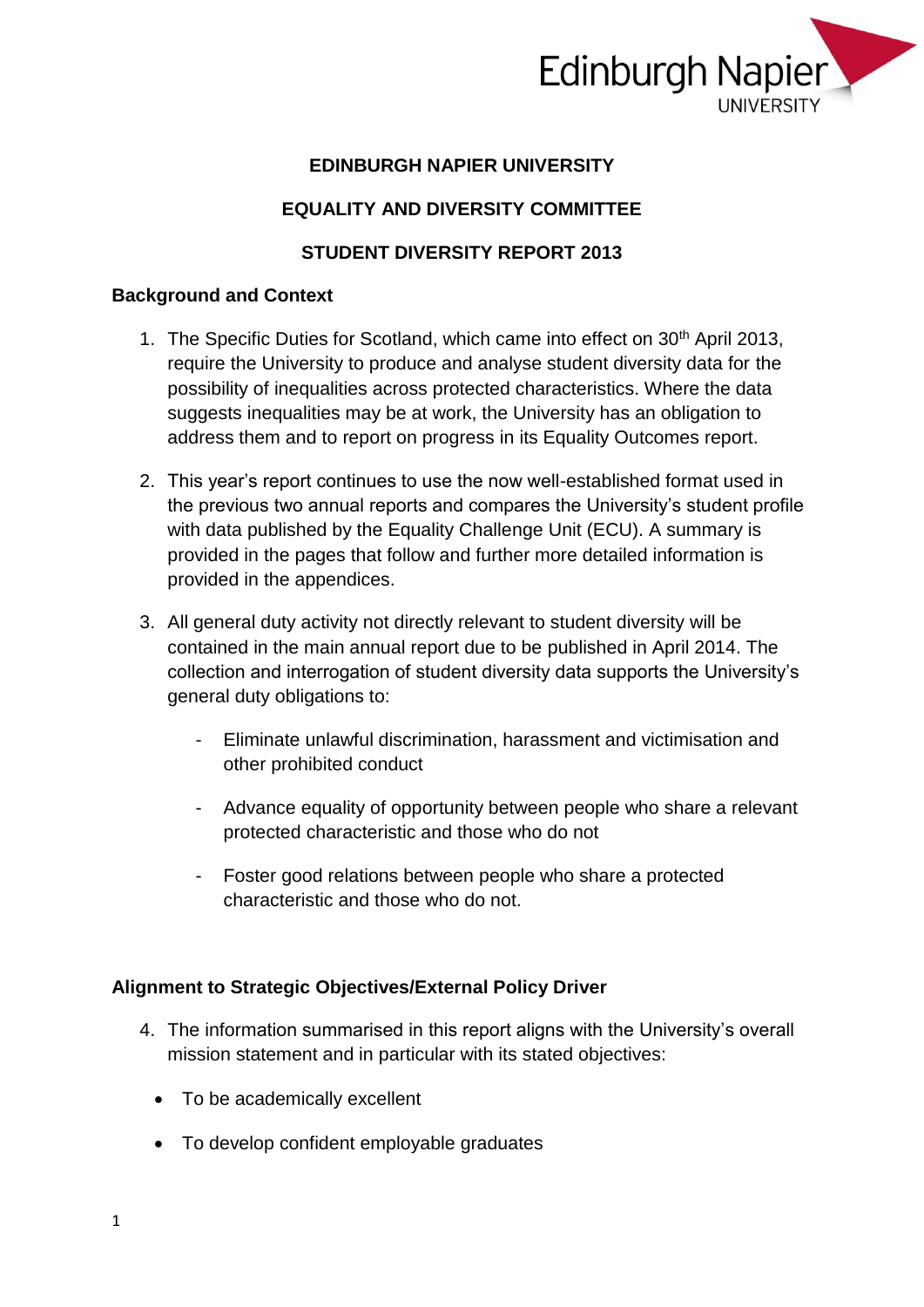• To achieve the highest standards.

## **Summary of the data**

- 5. As in previous years, data is divided into four categories in order to map the student journey from application to awards and, where available, disaggregated by protected characteristics.
- 6. In anticipation of an extension to the data sought by HESA, from January 2014 students are to be asked to voluntarily supply answers to the following questions:
	- What religion, religious denomination or religious body to you belong to?
	- What is your sexual orientation?
	- Is your gender identity the same as the gender you were assigned at birth?
	- What is your sex?
- 7. This should therefore be the last report that reports only with reference to sex, age, disability and ethnicity. If, as seems likely, student declaration rates for the new categories are initially low, data will still be presented as it is also likely that the ECA will print partially complete data, thereby providing an opportunity to measure the rates at the University in comparison to the wider sector.

## **Applications**

- 8. The gap between female and male applications to study widened from last year's near parity (51% female, 49% male) to 55% and 45% male. These percentages are set within a wider context of increased overall applications (27,775) and are in line with a national trend towards an increasingly female student sector<sup>1</sup>. At undergraduate level, the gap is slightly greater with female applications accounting for 57% of all applications. However, taught postgraduate courses attracted a greater number of male applications (57%).
- 9. At undergraduate level, the greatest numbers of applications were made to Nursing Midwifery and Social Care and were heavily in favour of female applicants (92%) (table A1). This continues a local and national trend of female students entering 'traditional' occupations. By contrast, and to further reinforce the point, the overwhelming majority of applicants to Engineering and the Built Environment (86%) and to Computing (83%) were male.

**.** 

<sup>1</sup> Equality Challenge Unit: *Equality in higher education: Statistical report 2013. Part 2: Students, p29.*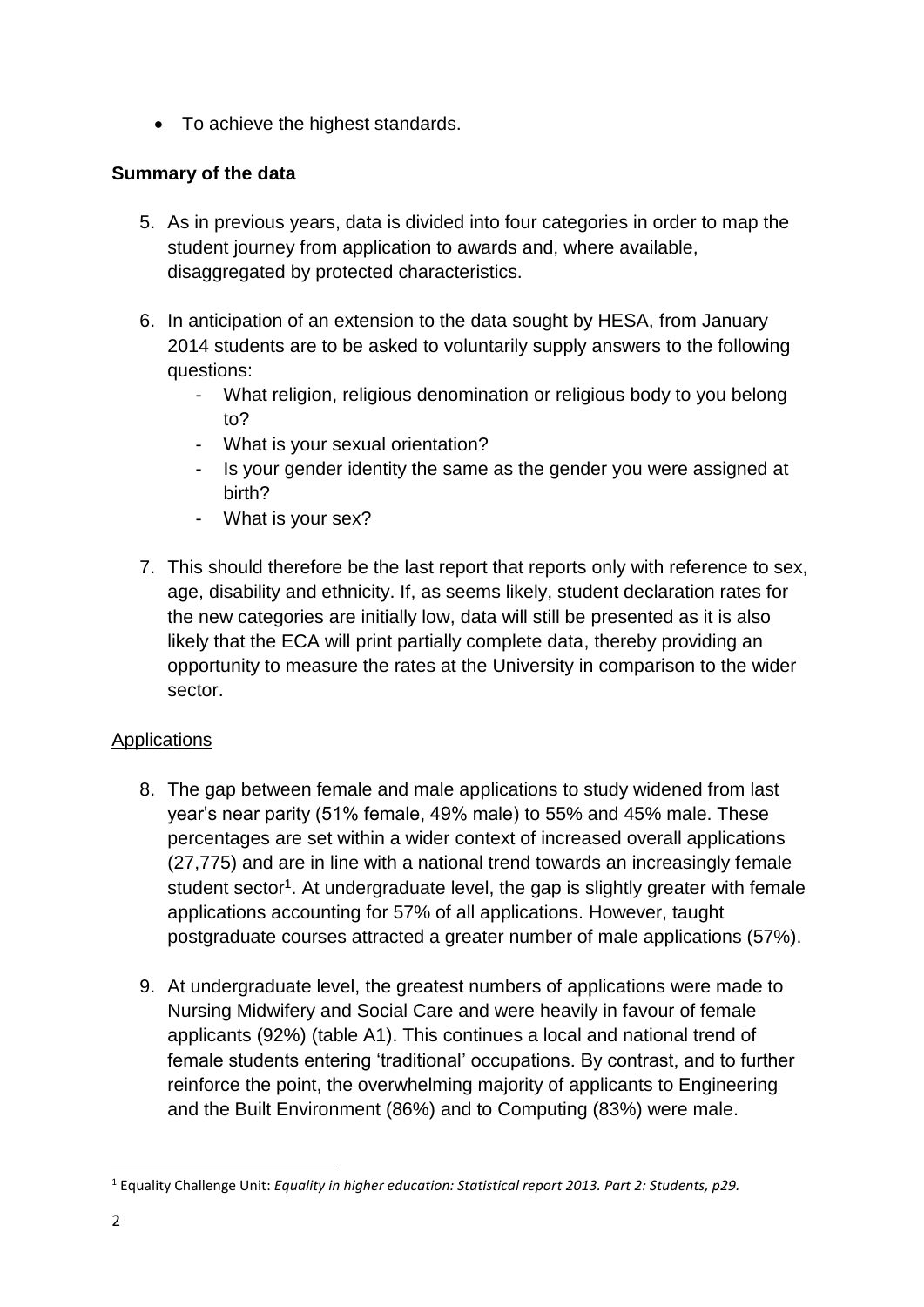- 10.The greatest number of undergraduate applications to study were received from students aged 18-20 (12,496) followed by the under-18 and 21-24 age groups. Conversely, the greatest numbers of taught postgraduate applications were made (unsurprisingly) by the 21 and above age groups.
- 11.The numbers of applications made by students with a disability increased again from last year's 1545 to 1812 which represents 7% of the total. Of these, the greatest numbers of applications were made to Life, Sport and Social Sciences closely followed by Nursing Midwifery and Social Care (table A3).

## **Enrolments**

- 12.Enrolments data (appendix B) mirrors the applications data by showing that more female students (57%) enrolled on University courses than male students (43%). At undergraduate level, where the majority of enrolments were, the gender breakdown is fairly consistent across all faculties and this maintains the trend that has been in place for 4 consecutive years.
- 13.Unsurprisingly, given the nature of applications described above, the gender patterns are maintained in the School of Nursing, Midwifery and Social Care where 90% of enrolments were from female students. Conversely, and maintaining previous trends, the overwhelming majority of students to enrol in the School of Engineering and the Built Environment were male (88%). This pattern is maintained at all levels of study (table B1).
- 14.As reported last year, the University's Athena SWAN activity may begin to encourage greater numbers of female enrolments but caution is still advisable as career choices are the result of multiple interactions and often occur well before the University can influence choices. This is a pattern that exists nationally.<sup>2</sup>
- 15.The greatest proportion of enrolments were made by students in the 18-20 and 21-24 age groups (31% and 29% of all students respectively). The ECU has changed the way it reports on age groups and now analyses data on the following age categories:
	- 21 and under
	- $-22$  to 25
	- 26-35
	- 36 and over.
- 16.This makes it difficult to make direct comparisons within age groups and future reports will utilise the same categories.

**.** 

<sup>2</sup> Ibid, p38.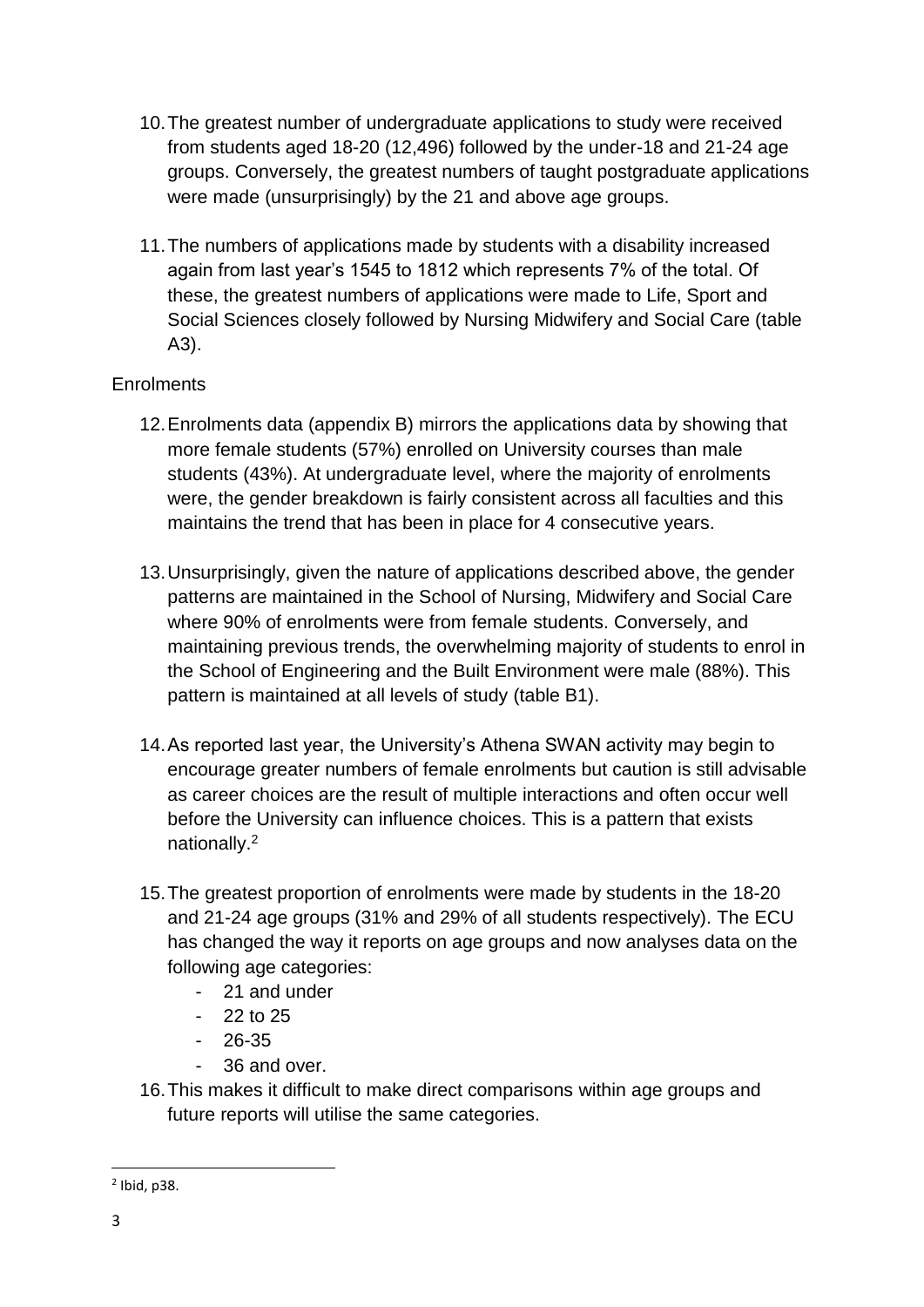- 17.The levels of minority ethnic students are around 7% which is line with the Scottish average and is a figure that has remained largely static since 2008/9. It remains difficult to draw any firm conclusions from the data apart from the observation made earlier about 'Black' students being numerically strong in the School of Nursing, Midwifery and Social Care.
- 18.The number of students declaring a disability at enrolment stage has remained steady at 1217 (9%). This figure is still slightly above the Scottish level (7.9%) but in line with the UK-wide figure. Proportionately, the greatest numbers are enrolled in the School of Nursing, Midwifery and Social Care at undergraduate level (11%).

#### **Continuation**

- 19.Continuation rates for all students have steadily improved from 78.4% in 2008/9 to 84.4% in the current year. Continuation rates by gender have seen a significant improvement from 2008/9 when the gap between male and female students was around 10% and has narrowed to a little over 3%. This mirrors the national trend of more female students continuing than males.<sup>3</sup>
- 20.There have been similar improvements in continuation rates across all age groups with the most significant being among the 30-34 and 35-39 age groups (up from an average of 67% to 83%).
- 21.Continuation rates among minority ethnic students have followed the overall Edinburgh Napier trend and improved in each of the ethnic categories used for this purpose. Caution is strongly advised however because in at least one category ('Black') the total number of students is relatively small (254) and a small change either way (in any category) can make it appear that something serious may be happening when that need not necessarily be the case.
- 22.Continuation rates among students with declared disabilities show a slight dip from 86% in 2008/9 to 84% in 2011/12. This may, at least in part, be explained by the relatively small numbers involved. There was a similar decrease nationally with almost 90% of students with a disability continuing.<sup>4</sup>

#### Awards

23.Table D1 provides a breakdown of awards by gender and a slight decrease in the numbers of female students obtaining a first class degree (153 or 18%), while the figures for all other classifications are roughly the same as last year.

**.** 

 $3$  Ibid p48.

<sup>4</sup> Ibid p126.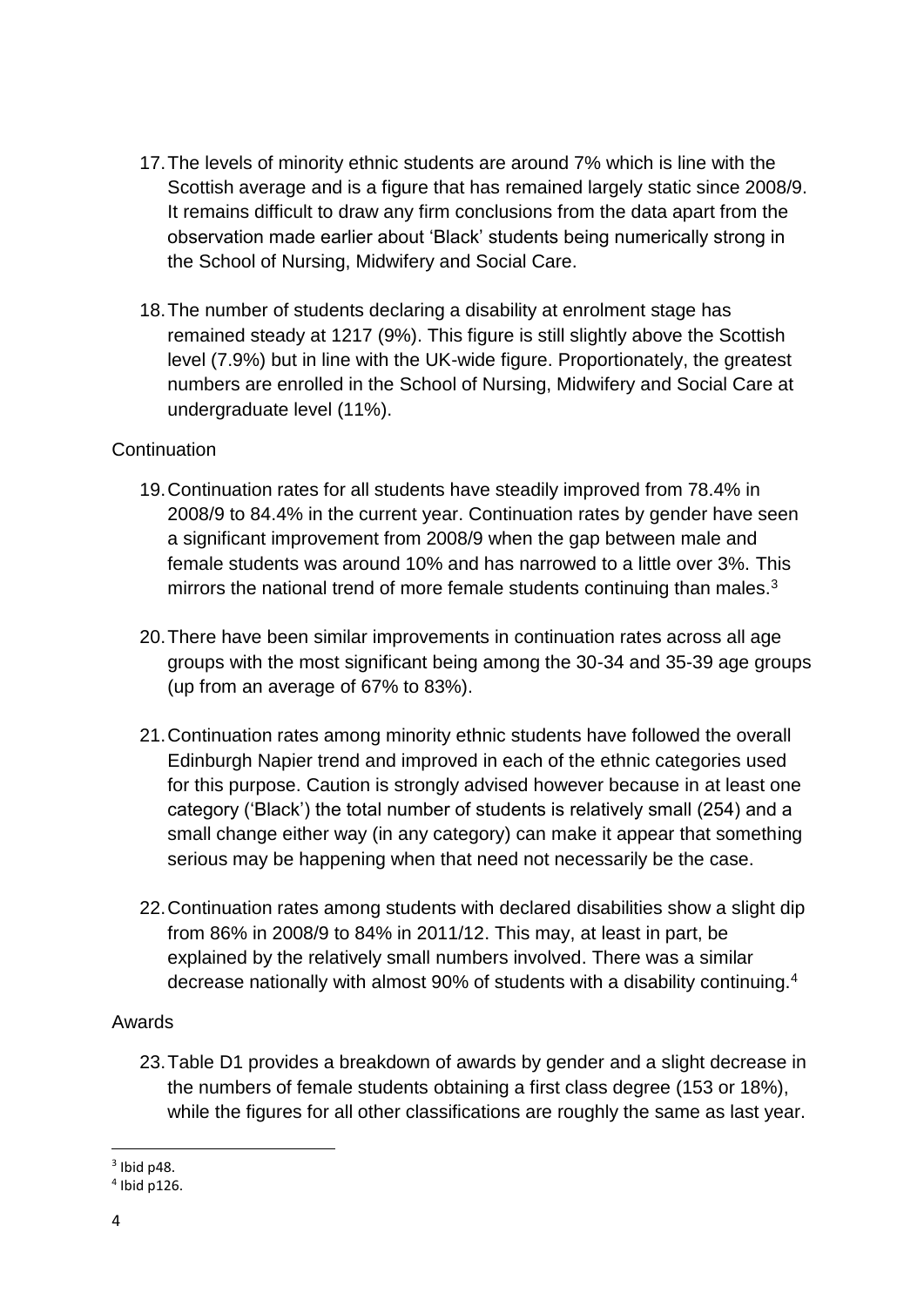Male students have remained static with the only appreciable change being in the numbers who obtained a 2:2 (down to 230 from 276 in 2011/12).

- 24. 16% of the 21-24 and 29% of the 25-29 age groups obtained a First. As reported last year, and alluded to above, the ECU uses different age groupings and it is the intention for next year's report to mirror the ECU's thereby making comparison more robust and meaningful. The University's attainment rates are very similar to national ones with the proportion of those receiving a first class degree generally increasing with age.<sup>5</sup>
- 25.The figures for attainment by degree attainment by ethnicity are too small to be statistically relevant and no comment is provided.
- 26.16% of students with a disability obtained a first class degree and this figure compares well with that of students with no declared disability (19%). This is also echoed in all the other classifications of degrees and also shows a fairly static year-on-year picture. The ECU provides an in-depth analysis of degree attainment by disability type and, with the usual safeguards around anonymity, this could be something that the University could also publish. This would allow more meaningful comparisons to be made with national data.

### **Conclusions**

- 27.The University's student diversity profile appears typical of the sector at a national level. Where there is some variance, it is difficult to draw any firm conclusions, as the numbers are relatively small.
- 28.A comparison of the University's categories with those employed by the ECU strongly suggests a review is undertaken for the purposes of consistency. This does not mean that the data collected and reported to HESA would change in any way.

## Communication Issues

29. This paper is fully disclosable under the Freedom of Information (Scotland) Act 2002.

## Equality Considerations

30.This paper is intended to meet the University's statutory obligations by providing comparative data for the purposes of specific duty obligations and

**<sup>.</sup>** 5 Ibid, p164.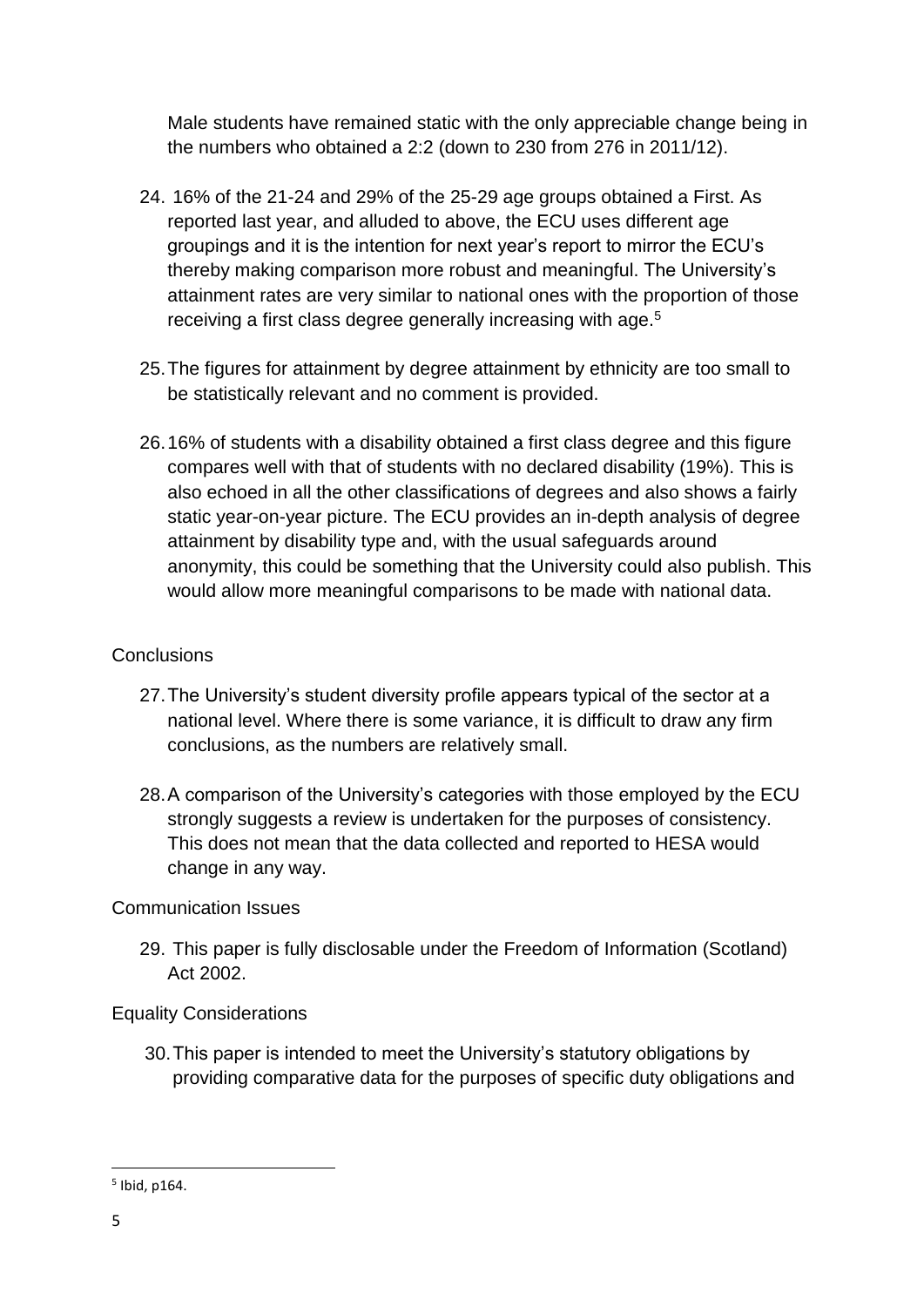the action taken by the University to support its general duty obligations. An Equality Impact Assessment is therefore not necessary.

#### Recommendations

31. Committee is asked to note the contents of this paper and approve the paper for submission to the Students' Association Committee.

**Mohammed Hameed Helen Sinclair Diversity Partner Planning Officer 21st January 2014**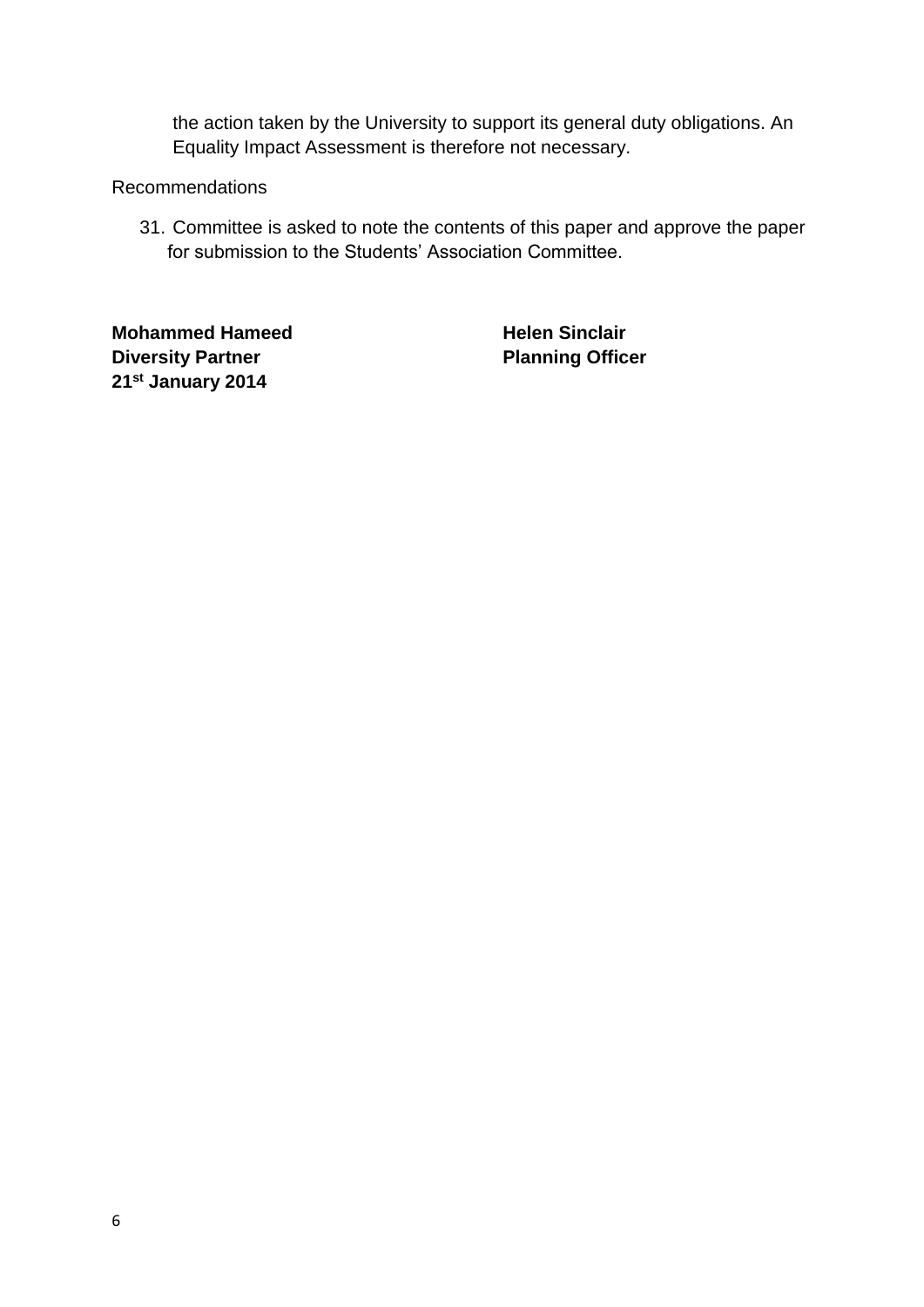#### Applications



UCAS Applications by Gender 09/10 to 12/13 (HESA)

2012/13 Scottish institutions UCAS applications by Gender (HESA)



The 13/14 Edinburgh Napier undergraduate application figures by gender are 55% female and 45% male.

Further details of the Edinburgh Napier 2013/14 student applications by level of study, faculty, school and gender can be found in Appendix A: Table A1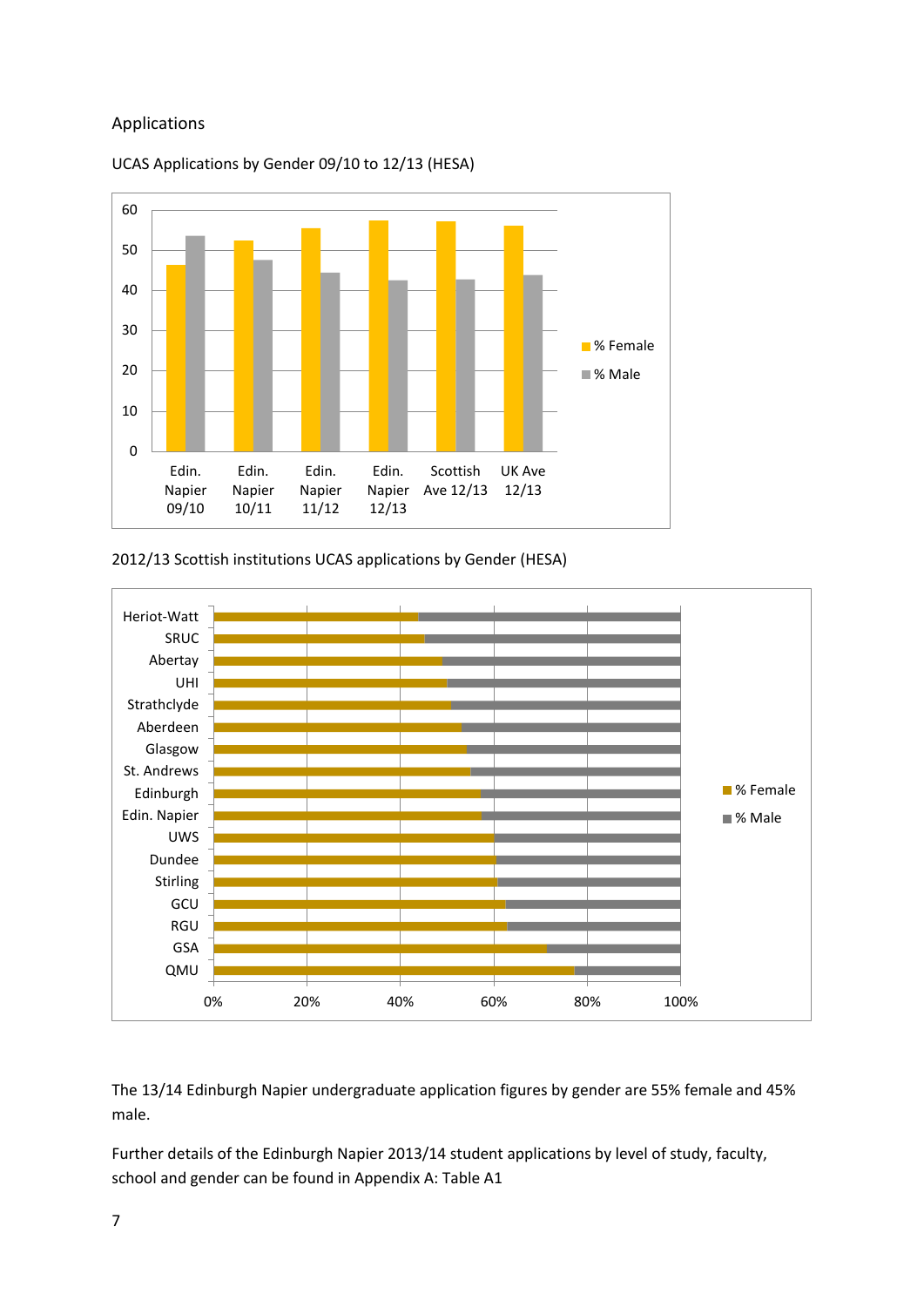#### Enrolments



#### UG and TPG Enrolments by Gender 08/09 to 11/12 (HESA)

2011/12 Scottish institutions UG and TPG enrolments by Gender (HESA)



The 12/13 Edinburgh Napier undergraduate and postgraduate enrolment figures by gender are 57% female and 43% male.

Further details of the Edinburgh Napier 2012/13 student enrolments by level of study, faculty, school and gender can be found in Appendix B: Table B1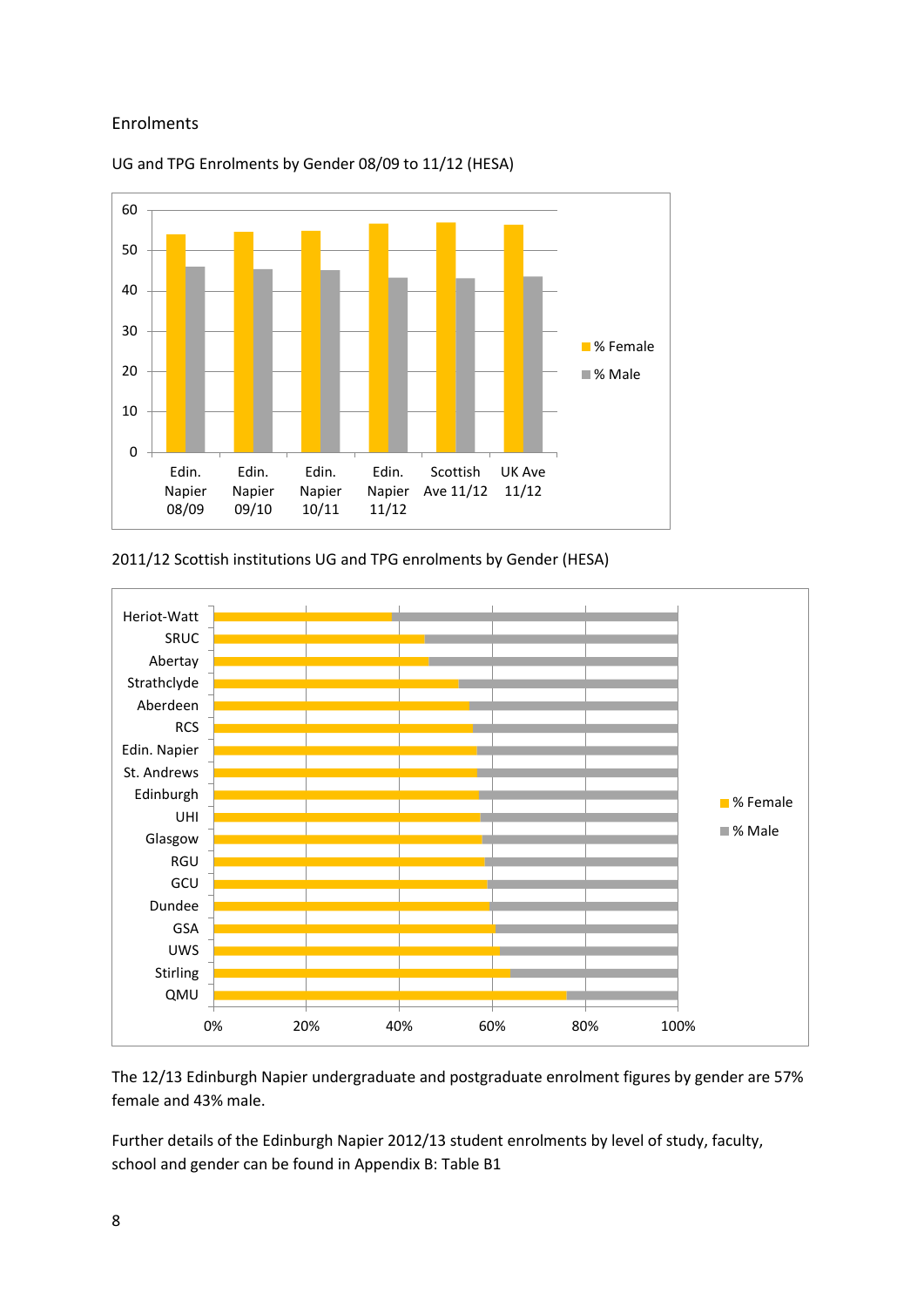#### Continuation or qualification



Continuation or qualification (Full-time, undergraduate, UK delivered)

|                    | % Continuation or qualifying |
|--------------------|------------------------------|
| UK 9/10 into 10/11 | 89.3%                        |

Continuation figures for Edinburgh Napier students 08/09, 09/10, 10/11 and 11/12 (mid-year) by gender can be seen in Appendix C: Table C1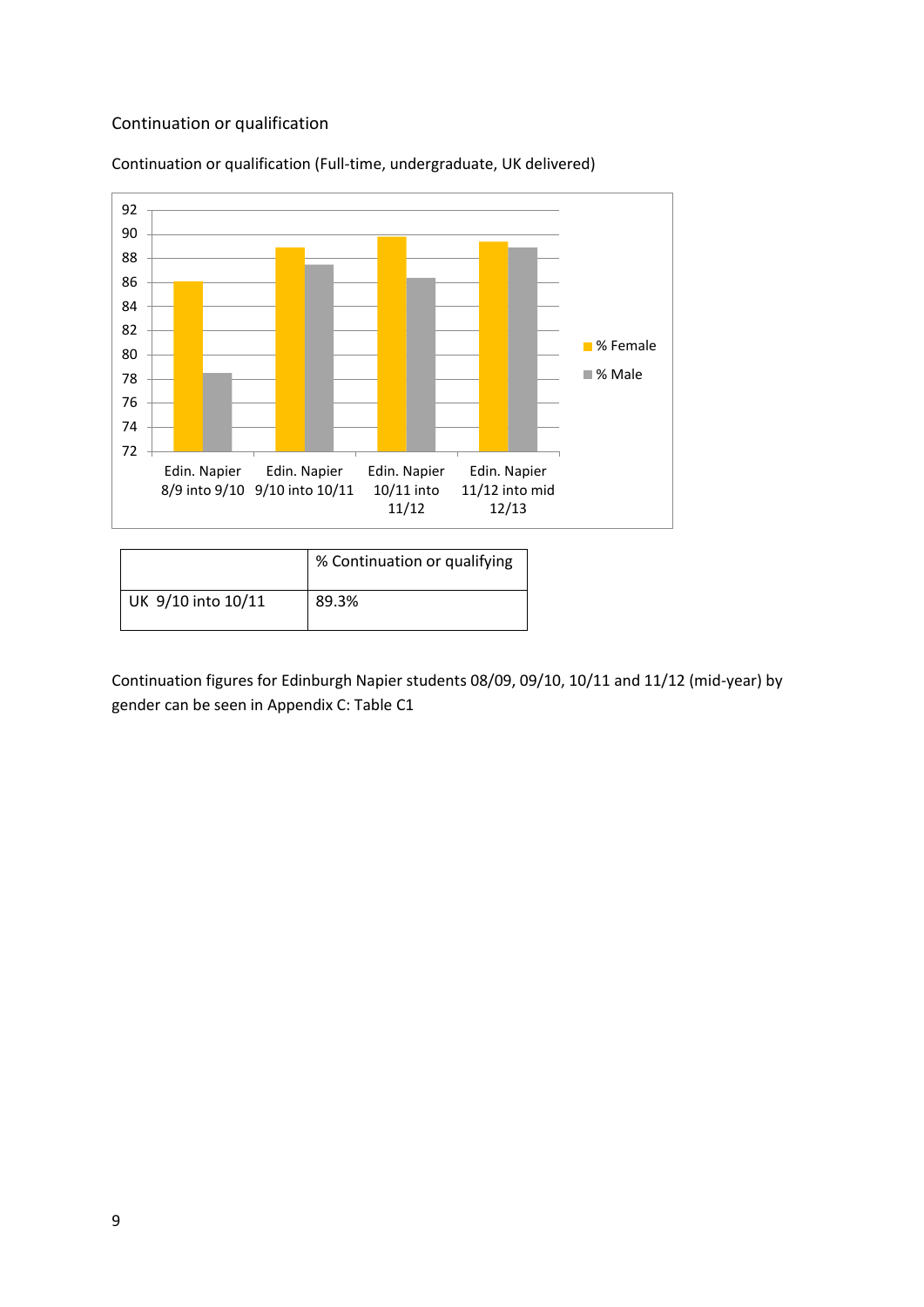#### Honours Classification





Honours classification (Male) 1011 to 1213



#### Classification 2011/12 (HESA)

|          | % 1st | % 2;1 | % 2;2 | $%$ 3rd |
|----------|-------|-------|-------|---------|
| Scottish | 18.2% | 53.4% | 24.2% | 4.2%    |
| UK       | 16.9% | 49.0% | 27.5% | 6.6%    |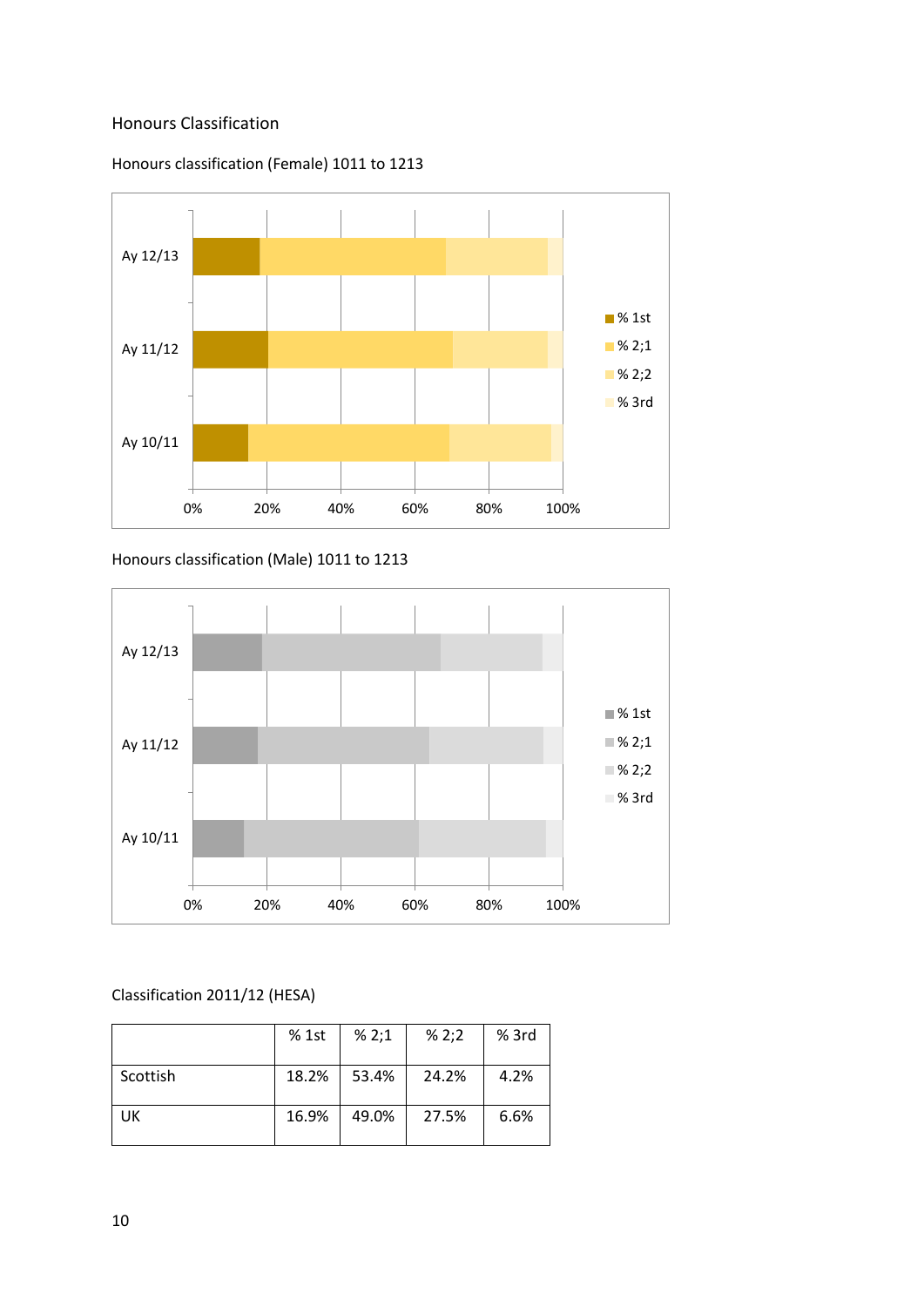Classification of Edinburgh Napier students in 11/12 and 12/13 by gender can be seen in Appendix D: Table D1

# **Age group**

- Edinburgh Napier applications from the 21+ group for the last 4 years are above the Scottish and UK averages, largely due to the inclusion of nursing applications in the UCAS system.
- The undergraduate and taught postgraduate enrolled population at Edinburgh Napier is consistently and predominantly older than the Scottish average. Edinburgh Napier students are typically mature, female and studying part-time.
- There is very little age bias in the continuation or qualifying rate. The 35 to39 year old category has remained high for the last three years but numbers are small in this category.
- Age group differences remain fairly consistent over the last three years. The older age groups have a greater percentage of firsts than the younger students.



#### Applications

UCAS Applications by Age group 09/10 to 12/13 (HESA)

2012/13 Scottish institutions UCAS applications by Age-group (HESA)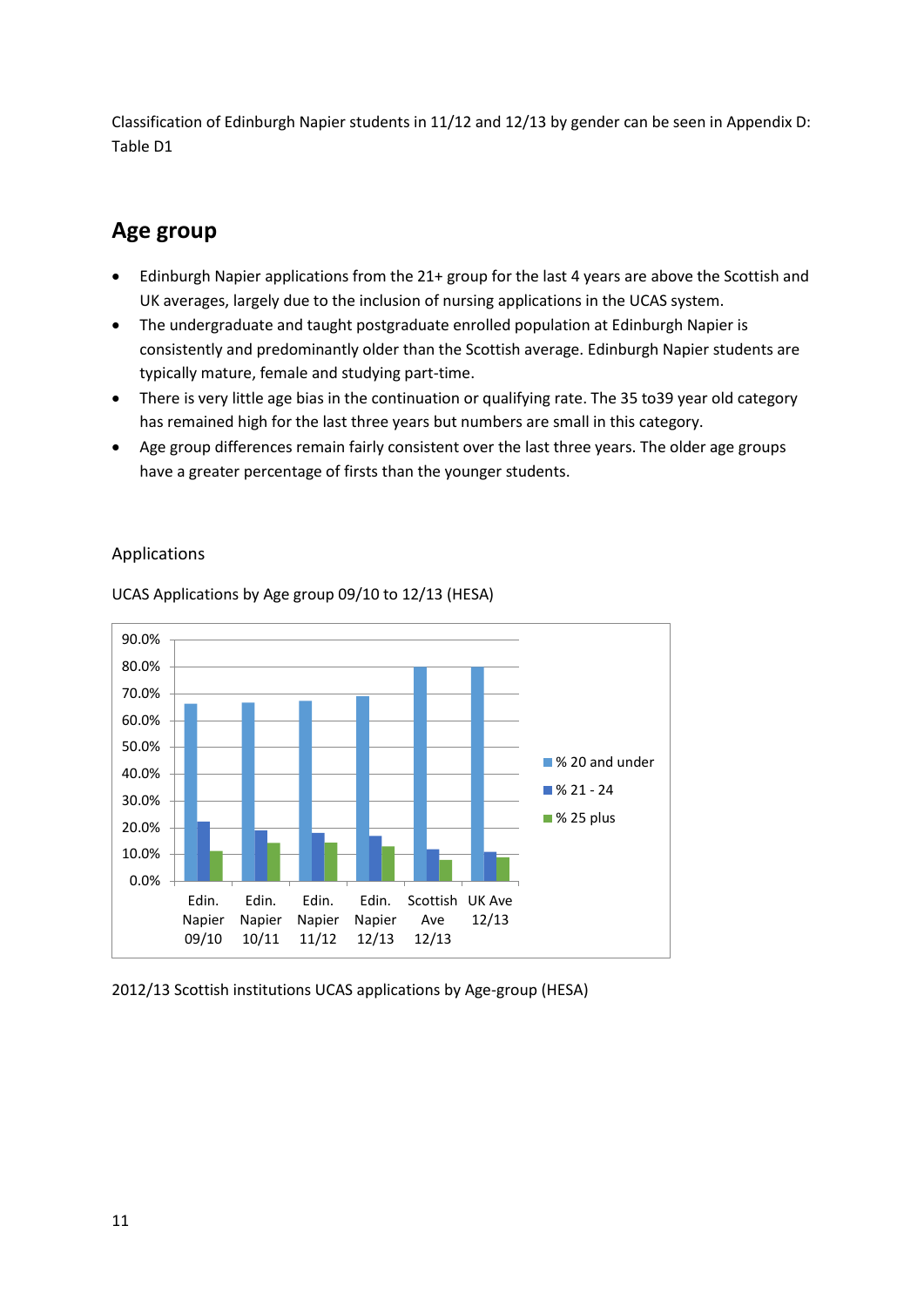

The 13/14 Edinburgh Napier undergraduate application figures by age group are 58%, 20 and under 21%, 21 to 24 and 21%, 25 and over.

Further details of the 2013/14 applications by level of study, faculty, school and age group can be found in Appendix A: Table A2

#### Enrolments



UG and TPG Enrolments by Age group 08/09 to 11/12 (HESA)

2011/12 Scottish institutions UG and TPG enrolments by Age-group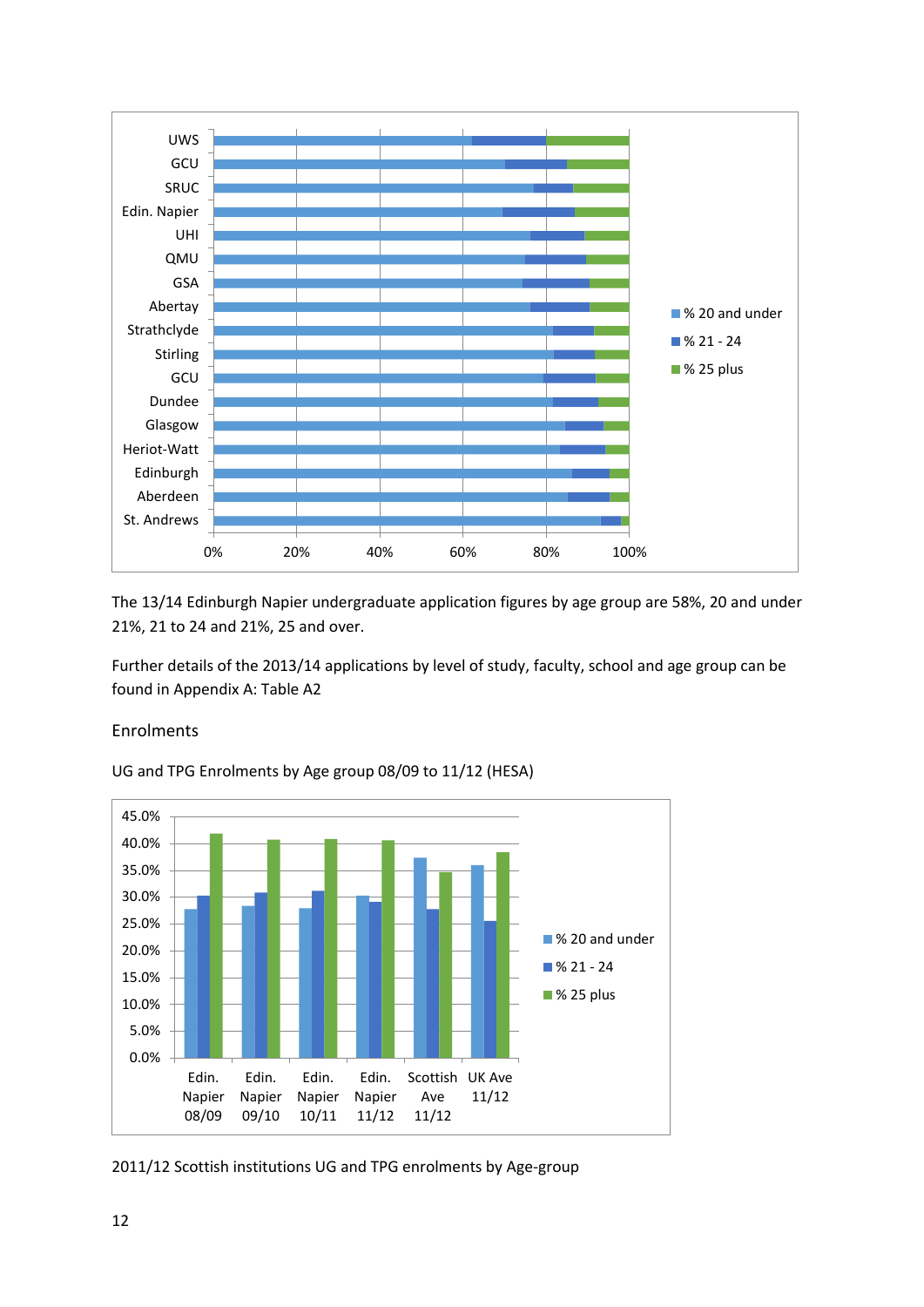

The 12/13 Edinburgh Napier undergraduate and postgraduate enrolment figures by Age group are 33%, 20 and under 29%, 21 to 24 and 38%, 25 and over.

Further details of the 2012/13 enrolments by level of study, faculty, school and gender can be found in Appendix B Table 2

#### Continuation or qualification

Continuation or qualification (Full-time, undergraduate, UK delivered)

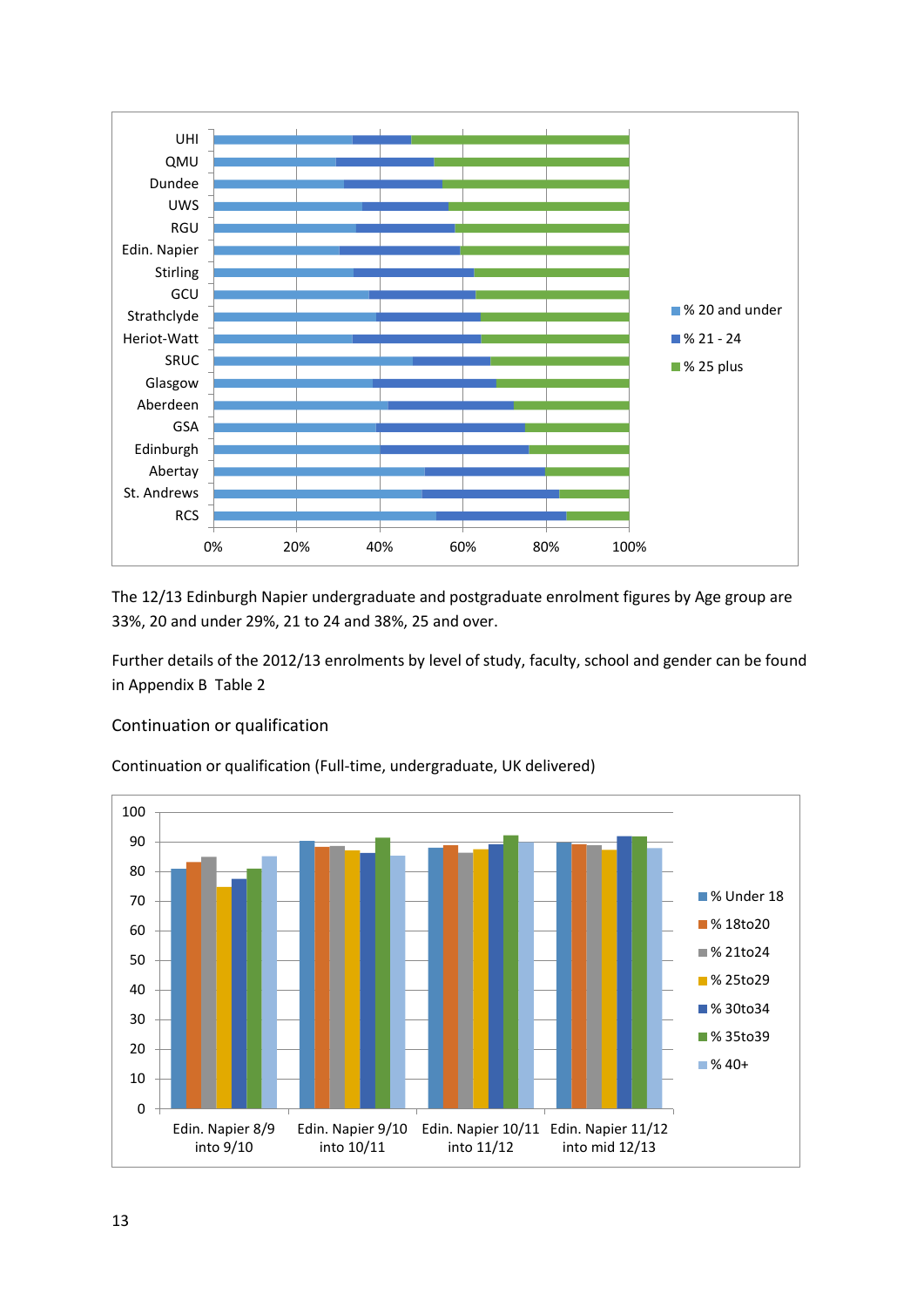Continuation for 08/09, 09/10, 10/11 and 11/12 (mid-year) by age group can be seen in Appendix C Table 2

#### Classification

Honours classification (20 and under) 1011 to 1213



#### Honours classification (21 to 24) 1011 to 1213

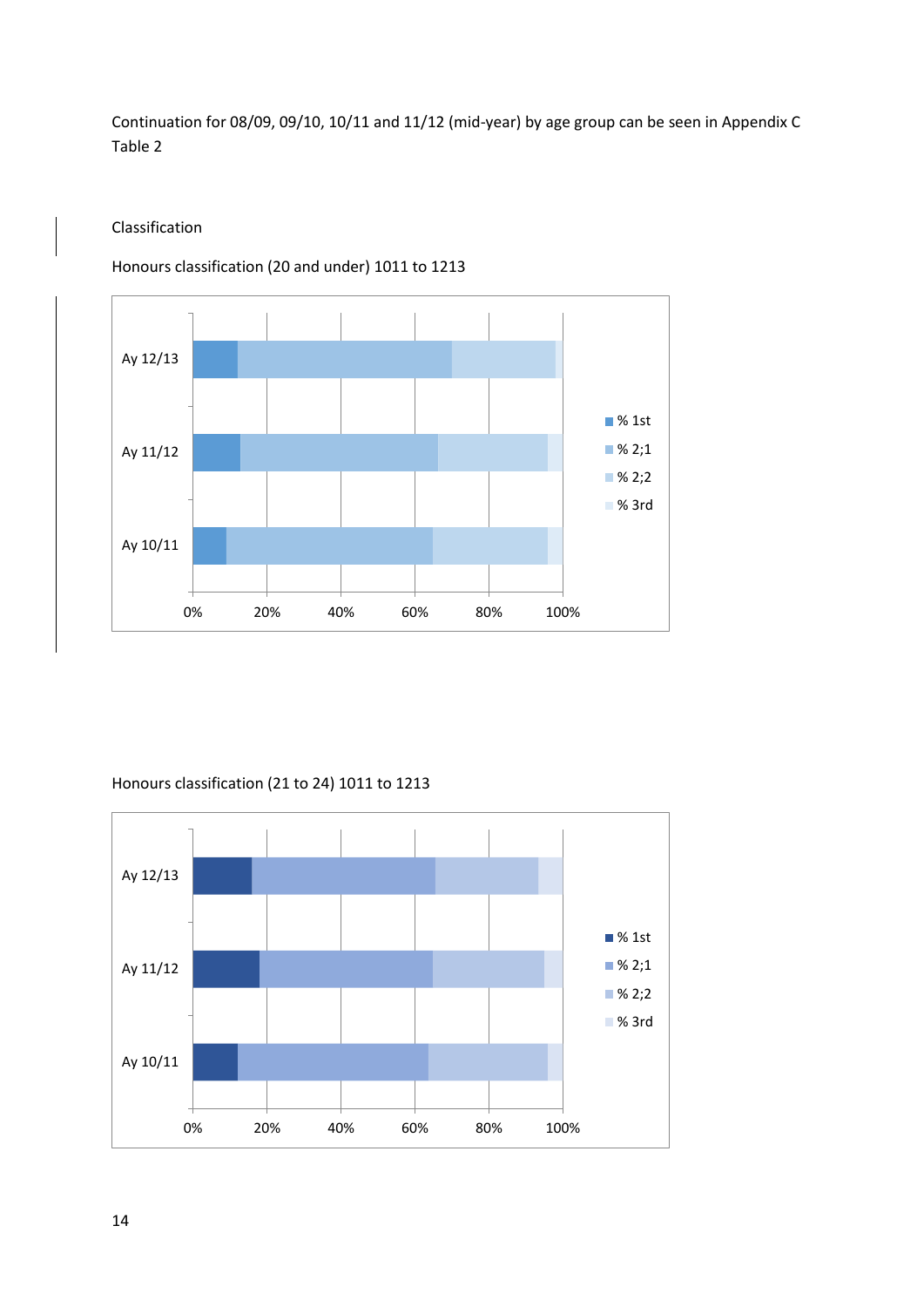

Honours classification (25 plus) 1011 to 1213

Classification in 11/12 and 12/13 by age group can be seen in Appendix D Table 2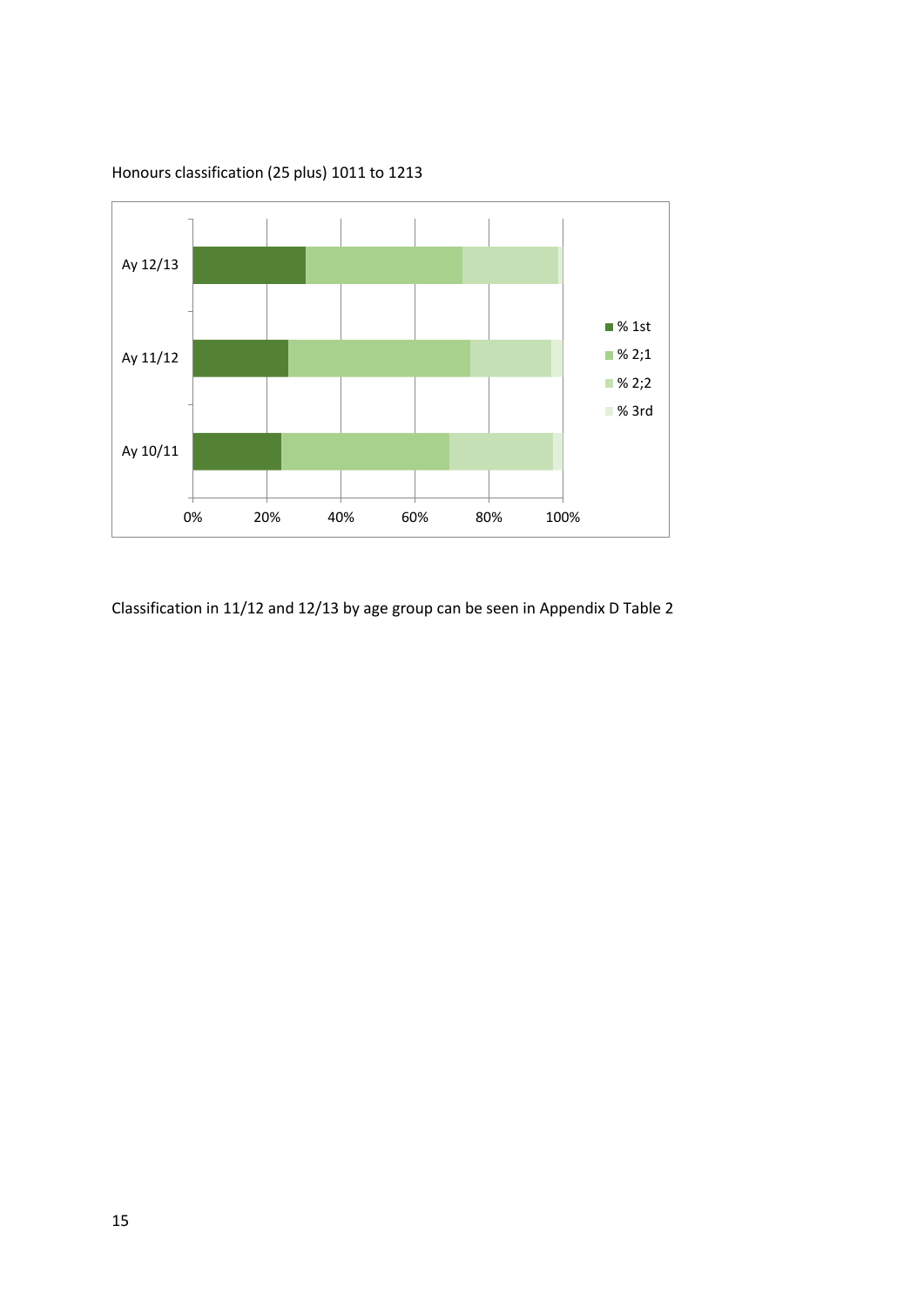## **Ethnicity**

- There has been an increase in percentage of Black students in the Edinburgh Napier enrolled population which is above the Scottish average.
- The Black student population have improving levels of continuation or qualification for the last three years.
- Improving degree classification is evident across all student population ethnic groups

#### Applications

There is no student ethnicity background information available at the application stage via **HESA** 

#### Enrolments

Both HESA and the Equality challenge unit report ethnicity at the UK-domicile level. In other words they do not include the non-UK domiciled students who are on courses in the UK in the figures. The charts and tables below follow this definition.

| <b>UG and TPG Enrolments</b> | % White | % Black | % Asian | % mixed |
|------------------------------|---------|---------|---------|---------|
| Edin. Napier 08/09           | 93.0%   | 2.2%    | 3.3%    | 1.5%    |
| Edin. Napier 09/10           | 93.2%   | 2.0%    | 3.2%    | 1.6%    |
| Edin. Napier 10/11           | 93.3%   | 2.1%    | 3.0%    | 1.6%    |
| Edin. Napier 11/12           | 93.1%   | 2.4%    | 2.8%    | 1.8%    |
| Scottish Ave 11/12           | 92.7%   | 1.5%    | 3.8%    | 1.9%    |
| <b>UK Ave 11/12</b>          | 81.2%   | 6.0%    | 8.7%    | 3.9%    |

The UK-domiciled Edinburgh Napier ethnic group percentages in 2011/12 are generally in line with the Scottish but not the UK figures. The latest Equality Challenge Unit report published in November 2013 has further analysis of the 2011/12 ethnicity figures. In it they find that there is a particularly large proportion (45.3%) of students studying in London were BME leaving the rest of England with a White population of 84.0%. Equality in higher education: statistical report 2013. Part 2: students.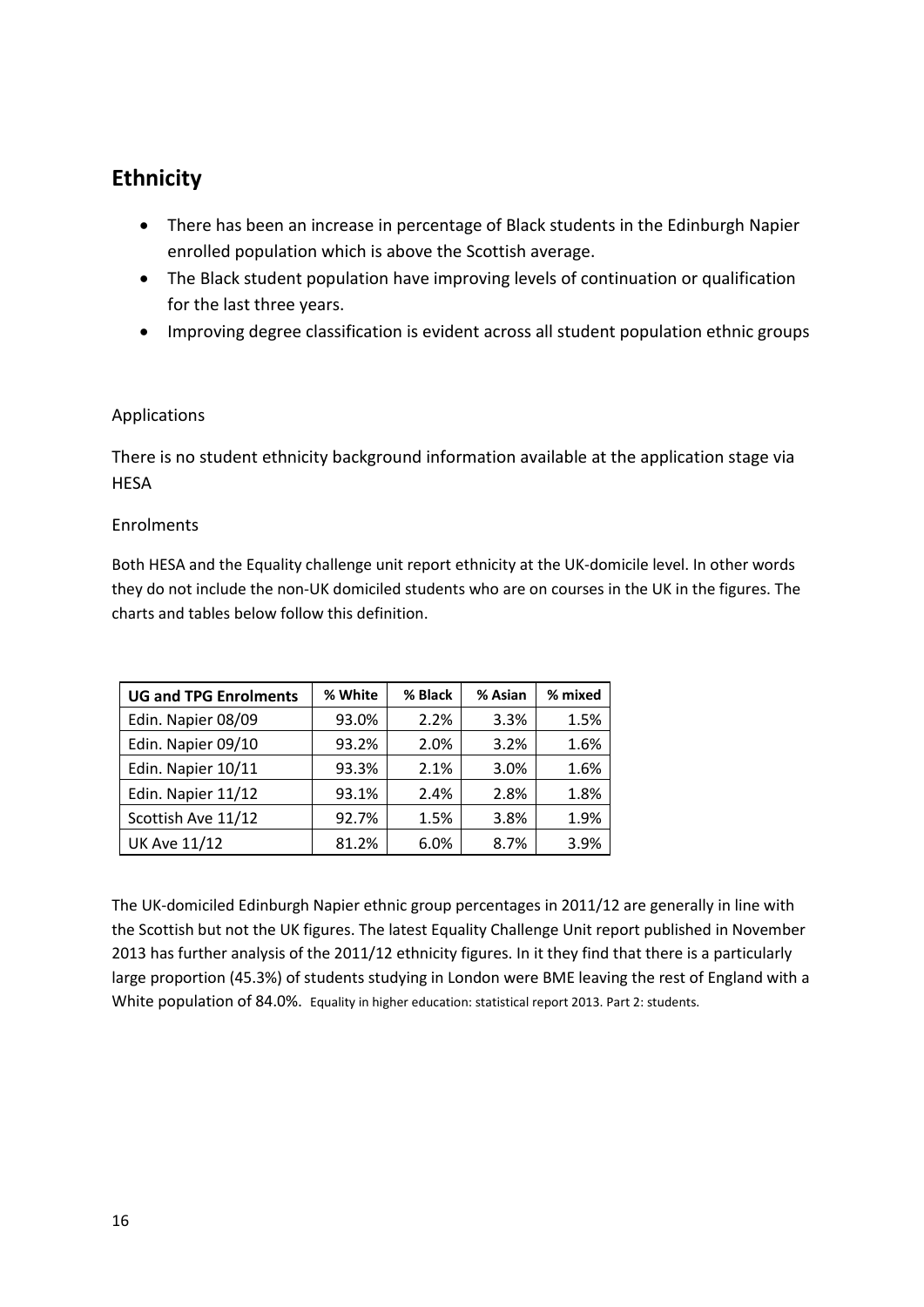

2011/12 UK-domiciled, UK delivered UG and PG students by Scottish institution and Ethnicity

The 12/13 Edinburgh Napier UK domiciled, UK Delivered undergraduate and postgraduate enrolment figures by ethnicity are 93% White, 7% BME.

Further details of the 2012/13 UK domiciled, UK Delivered enrolments by level of study, faculty, school and ethnicity can be found in Appendix B Table 3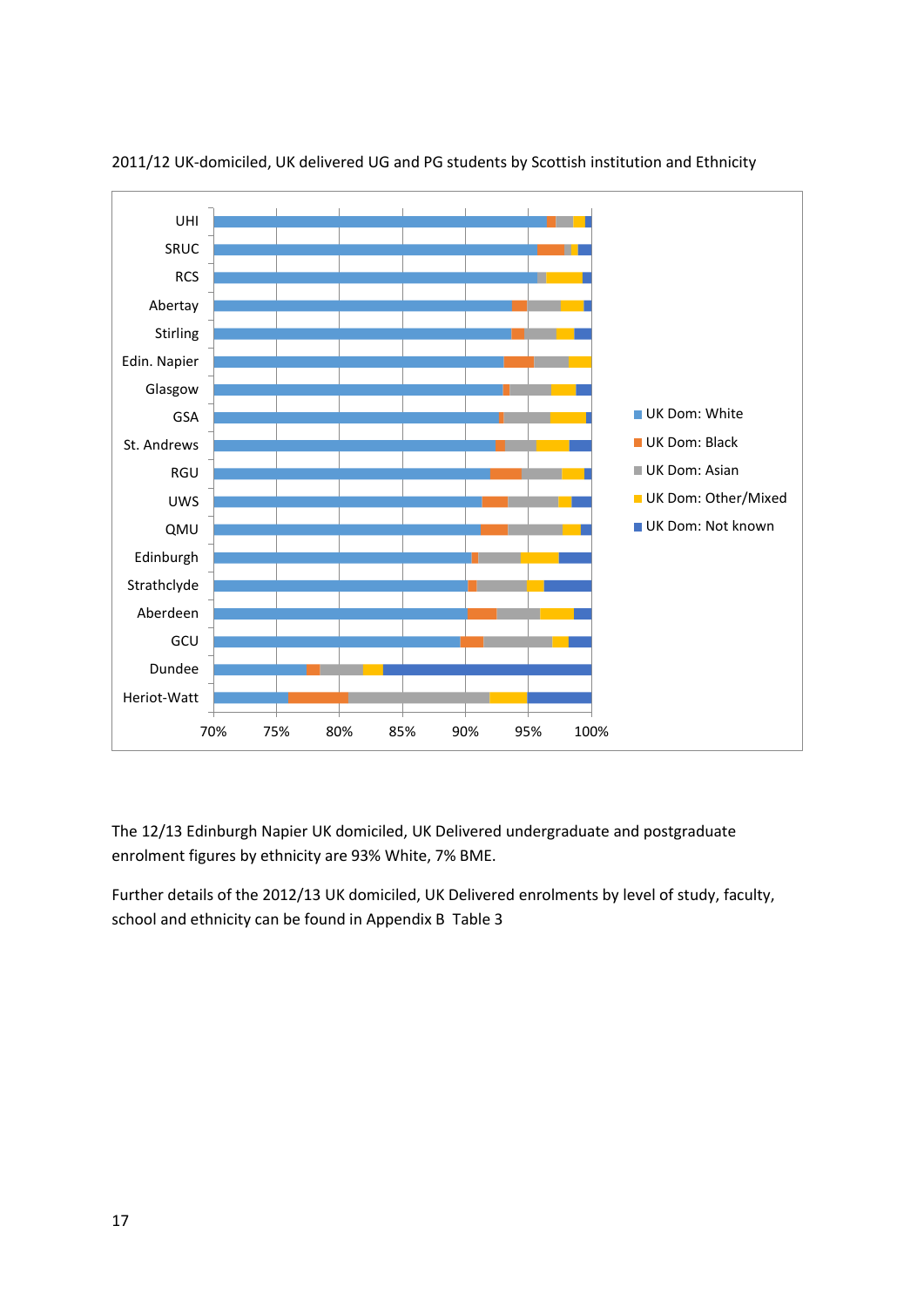#### Continuation or qualification



Continuation for 08/09, 09/10, 10/11 and 11/12 (mid-year) by ethnicity can be found in Appendix C Table 3

#### Classification

UK-domiciled, UK Delivered UG degree classification by Ethnicity

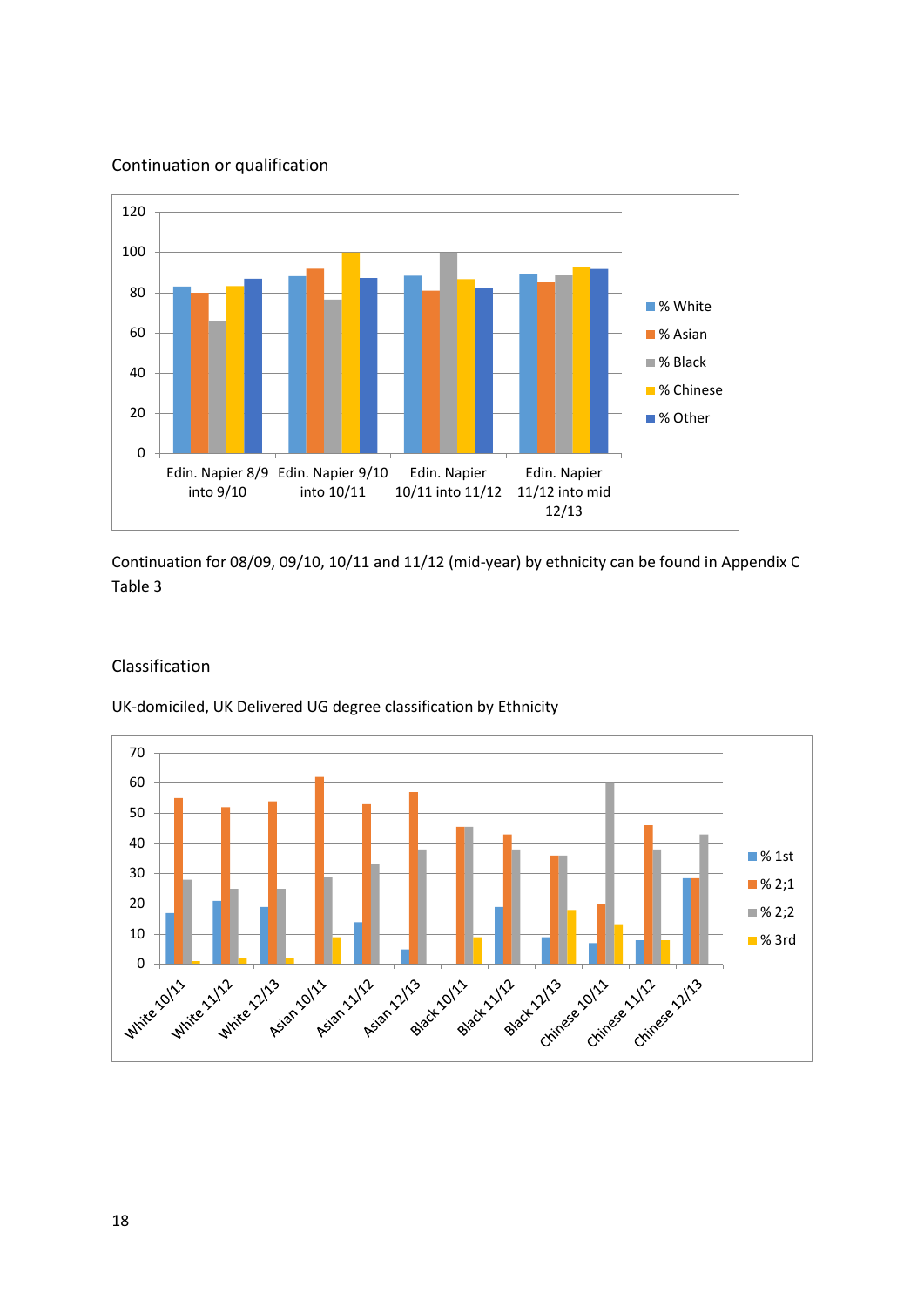Classification in 11/12 and 12/13 by UK Domiciled, UK Delivered Ethnicity can be found in Appendix D Table 3

## Disability

- Edinburgh Napier enrolled student disclosed disability trends have increased from 7% in 08/09 to 9% in 11/12 and is above the Scottish and UK levels for 11/12.
- Continuation or qualification rates for students with a declared disability have increased for the last three years from 08/09
- Improving First and Upper second degree classification is evident in the last year in both disabled and non-disabled groups.

#### Applications

There is no student disability background information available at the Scottish and UK application stage via HESA

7% of the 13/14 Edinburgh Napier student applications are from students who have declared a disability.

Further details of the 2013/14 applications by level of study, faculty, school and disability can be found in Appendix A Table 3

|  | Enrolments |
|--|------------|
|--|------------|

|                              | %        |            |         |
|------------------------------|----------|------------|---------|
|                              | Known    | % No       |         |
|                              | to be    | known      | %       |
| <b>UG and TPG Enrolments</b> | disabled | disability | Unknown |
| Edinburgh Napier 08/09       | 7.3%     | 92.6%      | 0.1%    |
| Edinburgh Napier 09/10       | 8.2%     | 91.8%      | 0.0%    |
| Edinburgh Napier 10/11       | 8.7%     | 91.3%      | 0.0%    |
| Edinburgh Napier 11/12       | 9.0%     | 91.0%      | 0.0%    |
| Scottish Ave 11/12           | 7.9%     | 91.9%      | 0.2%    |
| <b>UK Ave 11/12</b>          | 8.6%     | 91.3%      | 0.1%    |

The 12/13 Edinburgh Napier undergraduate and postgraduate enrolment figures by Disability are 9%, with a declared disability and 91% with no known disability.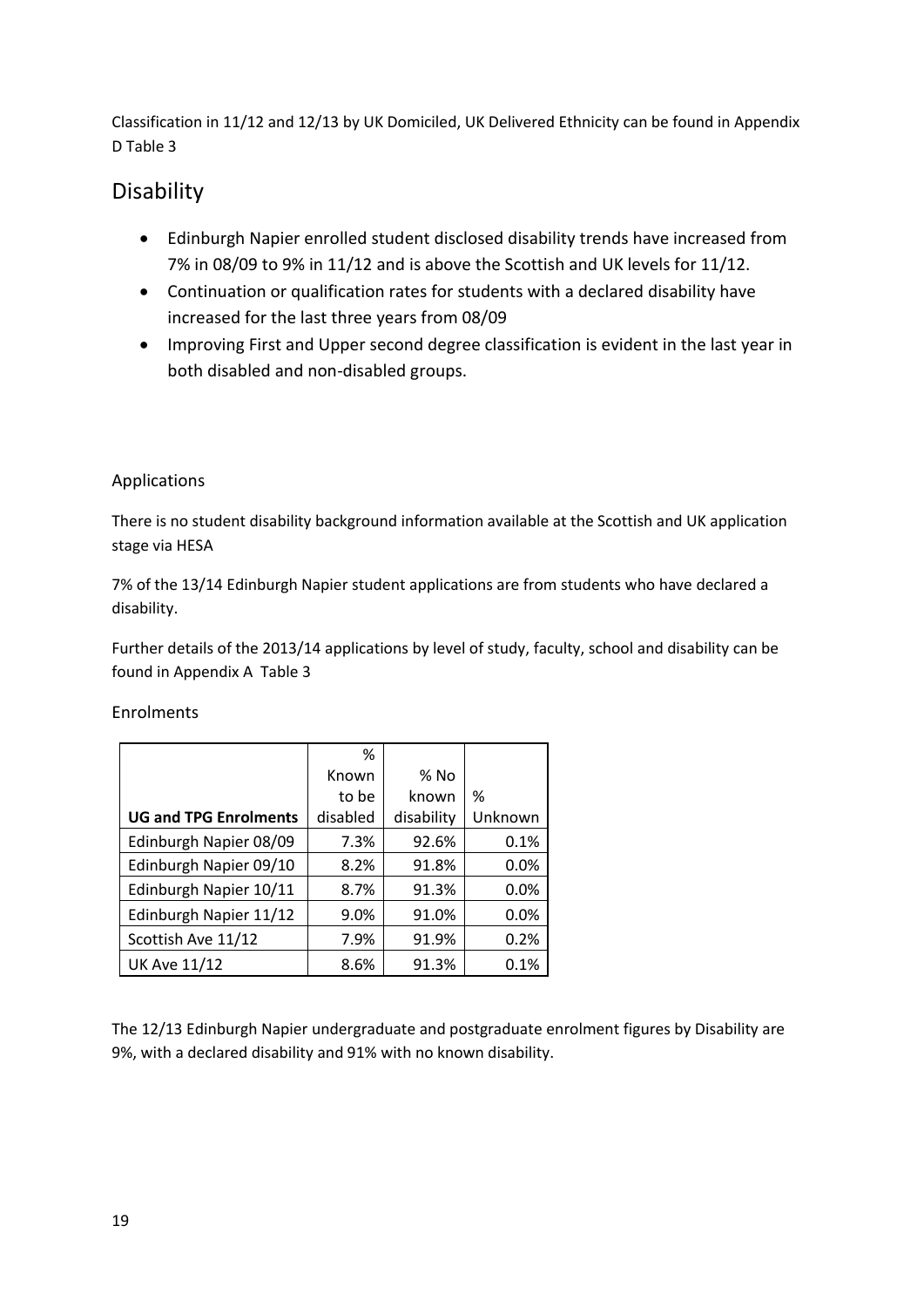Details of the 2012/13 enrolments by level of study, faculty, school and disability can be found in Appendix B Table 4



**2011/12 Scottish institutions UG and TPG enrolments by Declared disability**

#### Continuation or qualification

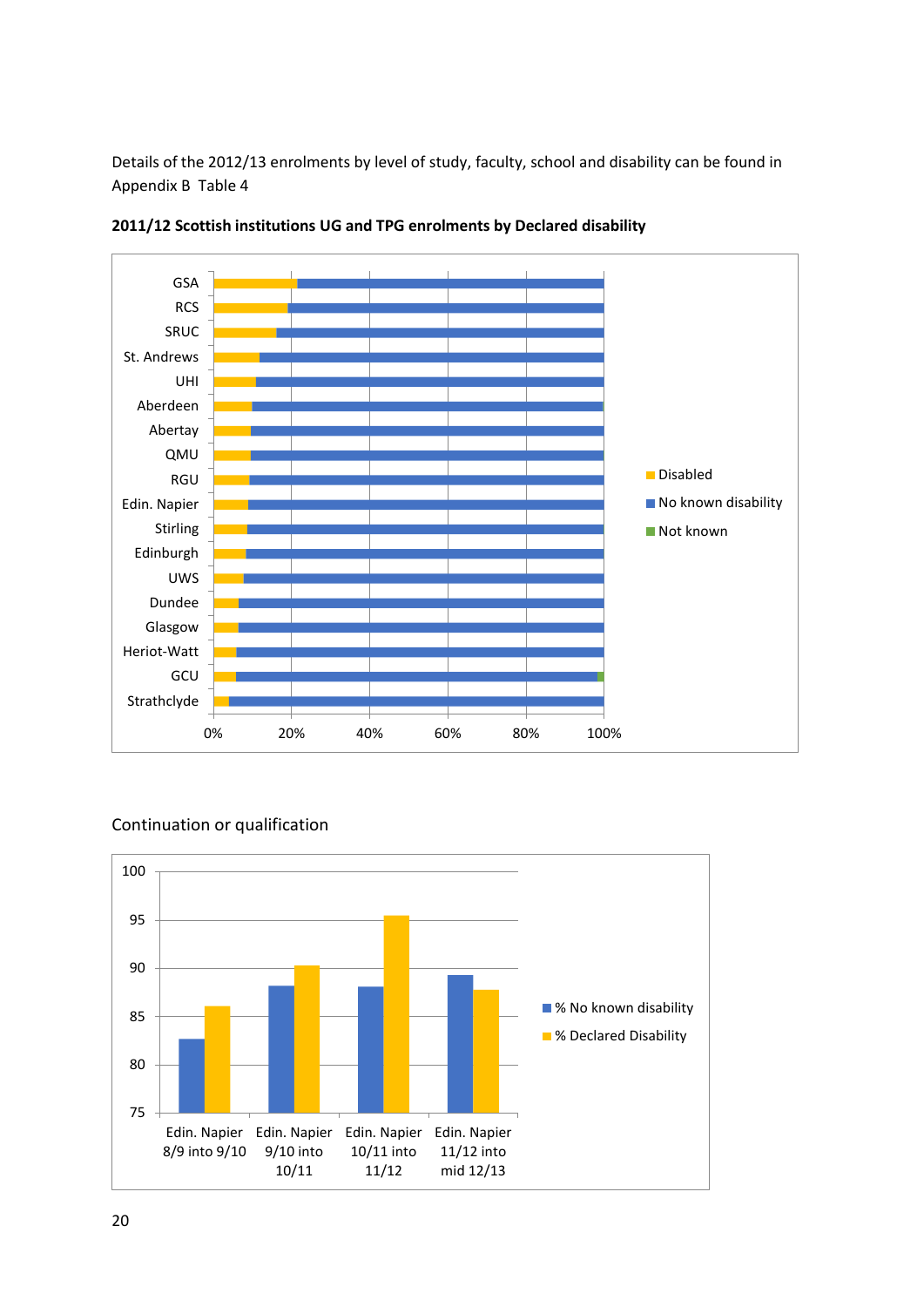Continuation for 08/09, 09/10, 10/11 and 11/12 (mid-year) by disability can be found in Appendix C Table 4

#### Classification

Honours classification (No known Disability) 1011 to 1213



Honours classification (Declared Disability) 1011 to 1213



Classification in 11/12 and 12/13 by disability can be found in Appendix D Table 4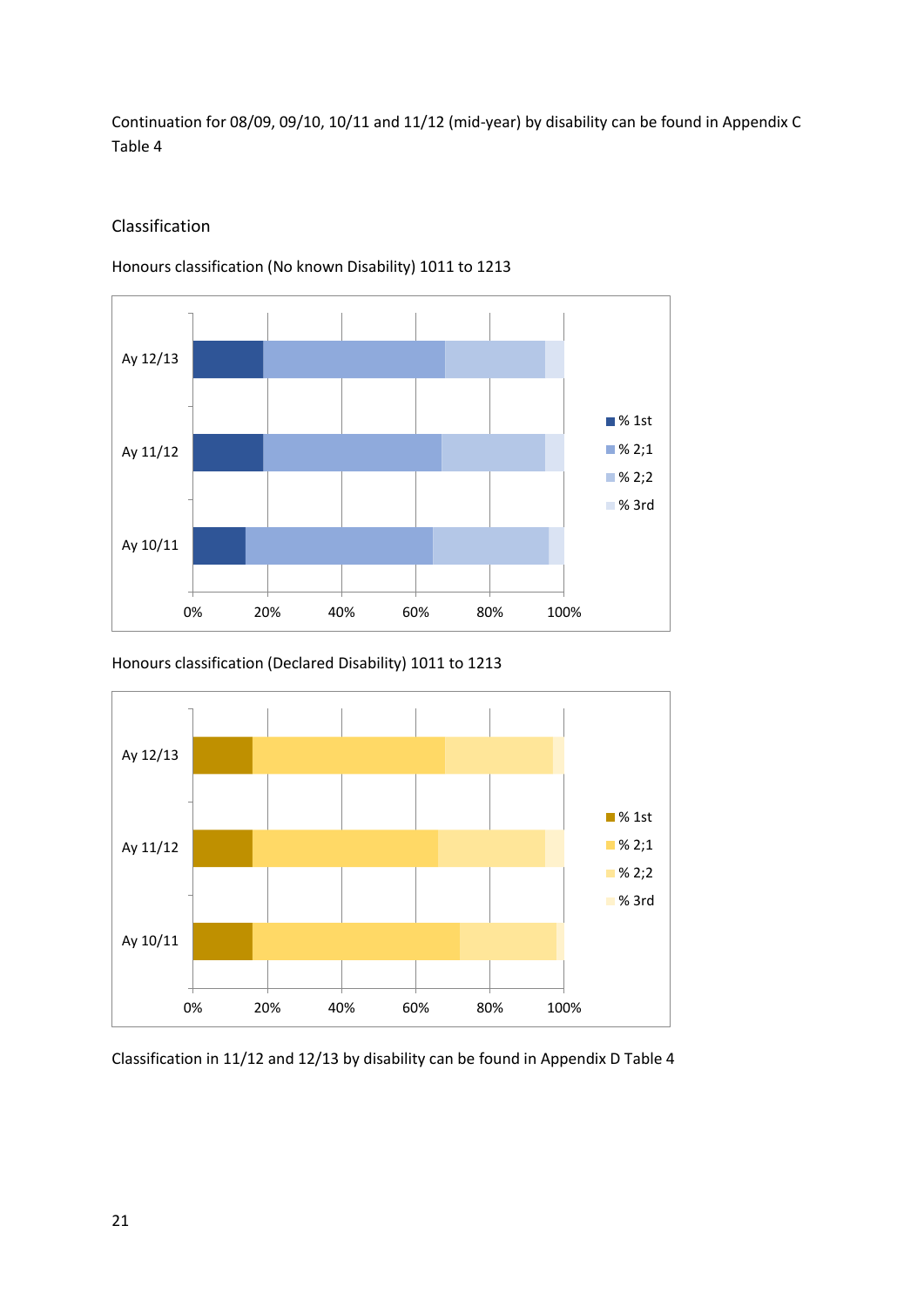| <b>Appendix A</b> |                                  |                                              |           |               |           |               |                |              |
|-------------------|----------------------------------|----------------------------------------------|-----------|---------------|-----------|---------------|----------------|--------------|
|                   | Table A1. Applications by Gender |                                              | Female    |               | Male      |               | Unknown        | <b>Total</b> |
| <b>Prog Level</b> | Faculty                          | School                                       | <b>No</b> | $\frac{0}{0}$ | <b>No</b> | $\frac{0}{0}$ | <b>No</b>      |              |
| UG                | <b>Business School</b>           | <b>Accounting Financial Services and Law</b> | 764       | 54%           | 641       | 46%           |                | 1,405        |
|                   |                                  | Management                                   | 1,213     | 52%           | 1,116     | 48%           |                | 2,329        |
|                   |                                  | Marketing, Tourism and Languages             | 1,986     | 74%           | 684       | 26%           |                | 2,670        |
|                   |                                  | <b>Business School Central</b>               | 146       | 45%           | 177       | 55%           |                | 323          |
|                   | <b>FECCI</b>                     | Arts & Creative Industries                   | 2,060     | 57%           | 1,562     | 43%           |                | 3,622        |
|                   |                                  | Computing                                    | 287       | 17%           | 1,447     | 83%           |                | 1,734        |
|                   |                                  | Engineering and the Built Environment        | 316       | 14%           | 1,986     | 86%           |                | 2,302        |
|                   |                                  | <b>FECCI Central</b>                         | 57        | 39%           | 89        | 61%           |                | 146          |
|                   | <b>FHLSS</b>                     | Life, Sport & Social Sciences                | 2,800     | 58%           | 2,055     | 42%           |                | 4,855        |
|                   |                                  | Nursing Midwifery & Social Care              | 3,823     | 92%           | 350       | 8%            |                | 4,173        |
|                   |                                  | <b>FHLSS Central</b>                         | 19        | 70%           | 8         | 30%           |                | 27           |
|                   | <b>Summary</b>                   |                                              | 13,471    | 57%           | 10,115    | 43%           |                | 23,586       |
| <b>TPG</b>        | <b>Business School</b>           | Accounting Financial Services and Law        | 187       | 40%           | 277       | 60%           |                | 464          |
|                   |                                  | Management                                   | 306       | 49%           | 324       | 51%           |                | 630          |
|                   |                                  | Marketing, Tourism and Languages             | 321       | 68%           | 148       | 31%           |                | 470          |
|                   |                                  | <b>Business School Central</b>               | 51        | 55%           | 41        | 45%           |                | 92           |
|                   | <b>FECCI</b>                     | <b>Arts &amp; Creative Industries</b>        | 379       | 60%           | 256       | 40%           |                | 635          |
|                   |                                  | Computing                                    | 73        | 17%           | 349       | 83%           |                | 423          |
|                   |                                  | Engineering and the Built Environment        | 173       | 19%           | 753       | 81%           |                | 926          |
|                   |                                  | <b>FECCI Central</b>                         |           | 5%            | 18        | 95%           |                | 19           |
|                   | <b>FHLSS</b>                     | Life, Sport & Social Sciences                | 237       | 59%           | 168       | 41%           |                | 405          |
|                   |                                  | Nursing Midwifery & Social Care              | 84        | 67%           | 41        | 33%           |                | 125          |
|                   | <b>Summary</b>                   |                                              | 1,812     | 43%           | 2,375     | 57%           | $\overline{2}$ | 4,189        |
| <b>Summary</b>    |                                  |                                              | 15,283    | 55%           | 12,490    | 45%           | $\overline{2}$ | 27,775       |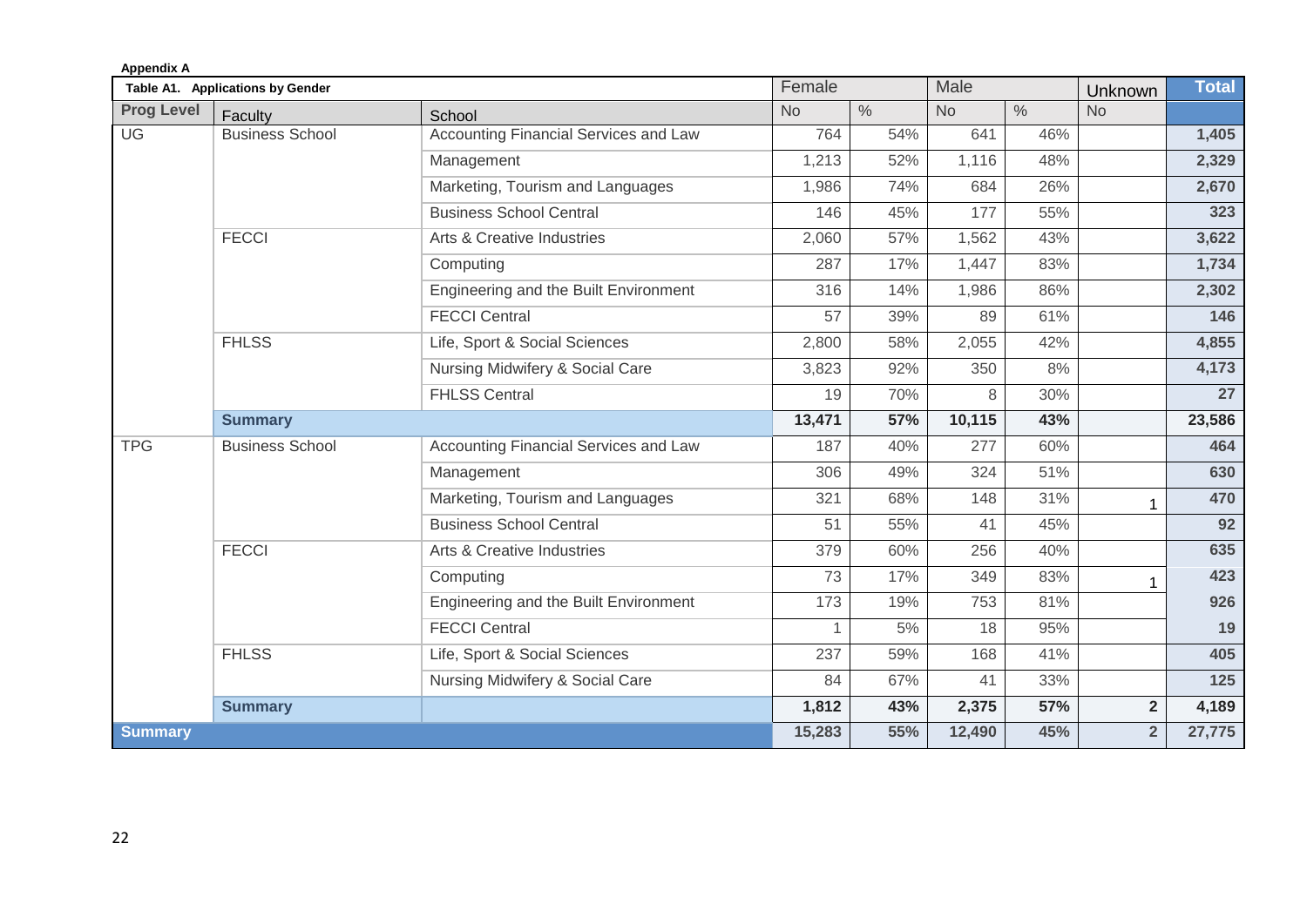| <b>Table A2</b>      | <b>Applications by Age</b> |                                                 | Under 18       |               | $18 - 20$      |               | $21 - 24$      |               | $25 - 29$ |               | $30 +$         |               |                | <b>Total</b> |
|----------------------|----------------------------|-------------------------------------------------|----------------|---------------|----------------|---------------|----------------|---------------|-----------|---------------|----------------|---------------|----------------|--------------|
|                      | Group                      |                                                 |                |               |                |               |                |               |           |               |                |               |                |              |
| <b>Prog</b><br>Level | Faculty                    | School                                          | No.            | $\frac{0}{0}$ | No.            | $\frac{0}{0}$ | No.            | $\frac{0}{0}$ | No.       | $\frac{0}{0}$ | No.            | $\frac{0}{0}$ | No.            |              |
| UG                   | <b>Business School</b>     | <b>Accounting Financial Services</b>            | 252            | 18%           | 690            | 49%           | 266            | 19%           | 82        | 6%            | 115            | 8%            |                | 1,405        |
|                      |                            | and Law                                         |                |               |                |               |                |               |           |               |                |               |                |              |
|                      |                            | Management                                      | 354            | 15%           | 1,421          | 61%           | 386            | 17%           | 87        | 4%            | 81             | 3%            |                | 2,329        |
|                      |                            | Marketing, Tourism and<br>Languages             | 301            | 11%           | 1,533          | 57%           | 511            | 19%           | 219       | 8%            | 106            | 4%            |                | 2,670        |
|                      |                            | <b>Business School Central</b>                  |                | 0%            | 63             | 20%           | 153            | 47%           | 34        | 11%           | 73             | 23%           |                | 323          |
| <b>FECCI</b>         |                            | Arts & Creative Industries                      | 564            | 16%           | 2,146          | 59%           | 610            | 17%           | 180       | 5%            | 122            | 3%            |                | 3,622        |
|                      |                            | Computing                                       | 210            | 12%           | 832            | 48%           | 354            | 20%           | 170       | 10%           | 168            | 10%           |                | 1,734        |
|                      |                            | Engineering and the Built<br>Environment        | 379            | 16%           | 1,153          | 50%           | 447            | 19%           | 176       | 8%            | 147            | 6%            |                | 2,302        |
|                      |                            | <b>FECCI Central</b>                            |                | 0%            | 22             | 15%           | 99             | 68%           | 20        | 14%           | 3              | 2%            | $\overline{2}$ | 146          |
|                      | <b>FHLSS</b>               | Life, Sport & Social Sciences                   | 883            | 18%           | 2,868          | 59%           | 695            | 14%           | 225       | 5%            | 184            | 4%            |                | 4,855        |
|                      |                            | Nursing Midwifery & Social Care                 | 482            | 12%           | 1,754          | 42%           | 731            | 18%           | 535       | 13%           | 671            | 16%           |                | 4,173        |
|                      |                            | <b>FHLSS Central</b>                            |                | $0\%$         | 14             | 52%           | 12             | 44%           |           | 4%            |                | $0\%$         |                | 27           |
|                      | <b>Summary</b>             |                                                 | 3,425          | 15%           | 12,496         | 53%           | 4,264          | 18%           | 1,729     | 7%            | 1,670          | 7%            | 2 <sup>1</sup> | 23,586       |
| <b>TPG</b>           | <b>Business School</b>     | <b>Accounting Financial Services</b><br>and Law |                | 0%            | 7              | 2%            | 273            | 59%           | 122       | 26%           | 62             | 13%           |                | 464          |
|                      |                            | Management                                      | 3              | $0\%$         | $\overline{2}$ | 0%            | 188            | 30%           | 184       | 29%           | 252            | 40%           | $\mathbf{1}$   | 630          |
|                      |                            | Marketing, Tourism and<br>Languages             |                | 0%            | $\overline{4}$ | 1%            | 248            | 53%           | 151       | 32%           | 67             | 14%           |                | 470          |
|                      |                            | <b>Business School Central</b>                  |                | $0\%$         |                | 0%            | 48             | 52%           | 30        | 33%           | 14             | 15%           |                | 92           |
|                      | <b>FECCI</b>               | Arts & Creative Industries                      | $\overline{2}$ | $0\%$         | 6              | 1%            | 299            | 47%           | 187       | 29%           | 141            | 22%           |                | 635          |
|                      |                            | Computing                                       |                | $0\%$         | $\overline{4}$ | 1%            | 95             | 22%           | 156       | 37%           | 168            | 40%           |                | 423          |
|                      |                            | Engineering and the Built<br>Environment        |                | $0\%$         | $\mathsf g$    | 1%            | 321            | 35%           | 334       | 36%           | 262            | 28%           |                | 926          |
|                      |                            | <b>FECCI Central</b>                            |                | $0\%$         |                | 0%            | $\overline{4}$ | 21%           | 8         | 42%           | $\overline{7}$ | 37%           |                | 19           |
|                      | <b>FHLSS</b>               | Life, Sport & Social Sciences                   | $\mathbf{1}$   | $0\%$         | 5              | 1%            | 159            | 39%           | 134       | 33%           | 106            | 26%           |                | 405          |
|                      |                            | Nursing Midwifery & Social Care                 |                | $0\%$         | $\overline{2}$ | 2%            | 11             | 9%            | 32        | 26%           | 80             | 64%           |                | 125          |
|                      | <b>Summary</b>             |                                                 | 6              | 0%            | 39             | $1\%$         | 1,646          | 39%           | 1,338     | 32%           | 1,157          | 28%           | $\mathbf{1}$   | 4,189        |
| <b>Summary</b>       |                            |                                                 | 3,431          | 12%           | 12,535         | 45%           | 5,910          | 21%           | 3,067     | 11%           | 2,827          | 10%           | 3 <sup>1</sup> | 27,775       |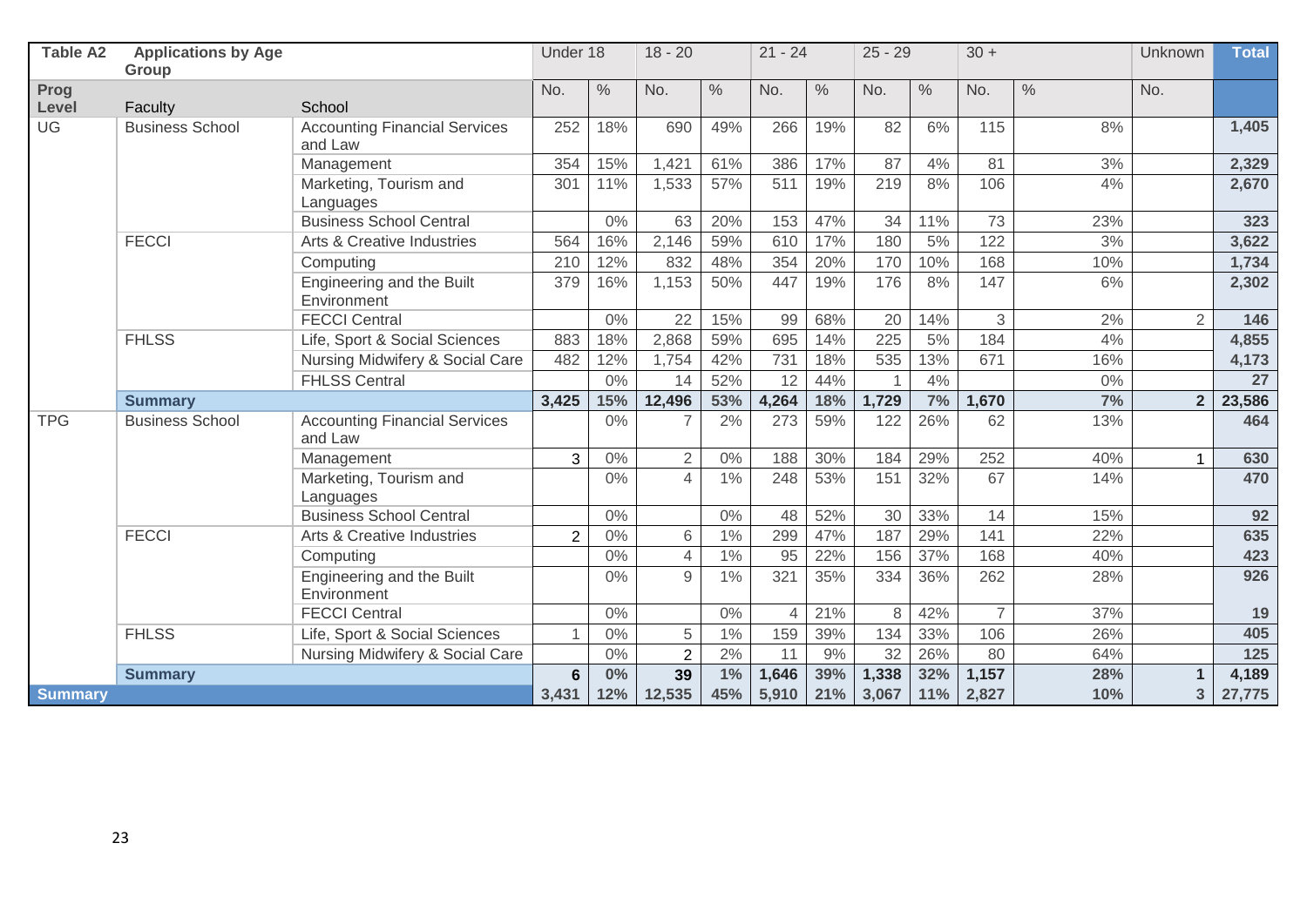|                   |                        | <b>Table A3: Applications by Disability</b> | <b>Disability</b> |               | No Disability |               | Not Known/Refused |               | <b>Total</b>     |
|-------------------|------------------------|---------------------------------------------|-------------------|---------------|---------------|---------------|-------------------|---------------|------------------|
| <b>Prog Level</b> | Faculty                | School                                      | No.               | $\frac{0}{6}$ | No.           | $\frac{0}{0}$ | No.               | $\frac{0}{6}$ |                  |
| UG                | <b>Business School</b> | Accounting Financial Services and Law       | 78                | 6%            | 1,327         | 94%           |                   | $0\%$         | 1,405            |
|                   |                        | Management                                  | 116               | 5%            | 2,212         | 95%           | $\mathbf{1}$      | $0\%$         | 2,329            |
|                   |                        | Marketing, Tourism and Languages            | 152               | 6%            | 2,394         | 90%           | 124               | 5%            | 2,670            |
|                   |                        | <b>Business School Central</b>              | 9                 | 3%            | 314           | 97%           |                   | $0\%$         | 323              |
|                   | <b>FECCI</b>           | Arts & Creative Industries                  | 288               | 8%            | 3,334         | 92%           |                   | $0\%$         | 3,622            |
|                   |                        | Computing                                   | 169               | 10%           | 1,565         | 90%           |                   | 0%            | 1,734            |
|                   |                        | Engineering and the Built Environment       | 165               | 7%            | 2,137         | 93%           |                   | $0\%$         | 2,302            |
|                   |                        | <b>FECCI Central</b>                        | $\overline{7}$    | 5%            | 139           | 95%           |                   | $0\%$         | $\overline{146}$ |
|                   | <b>FHLSS</b>           | Life, Sport & Social Sciences               | 369               | 8%            | 4,486         | 92%           |                   | $0\%$         | 4,855            |
|                   |                        | Nursing Midwifery & Social Care             | 330               | 8%            | 3,834         | 92%           | 9                 | $0\%$         | 4,173            |
|                   |                        | <b>FHLSS Central</b>                        | $\mathbf{1}$      | 4%            | 26            | 96%           |                   | $0\%$         | 27               |
|                   | <b>Summary</b>         |                                             | 1,684             | 7%            | 21,768        | 92%           | 134               | 1%            | 23,586           |
| <b>TPG</b>        | <b>Business School</b> | Accounting Financial Services and Law       | 6                 | 1%            | 456           | 98%           | $\overline{2}$    | $0\%$         | 464              |
|                   |                        | Management                                  | 14                | 2%            | 573           | 91%           | 43                | 7%            | 630              |
|                   |                        | Marketing, Tourism and Languages            | 13                | 3%            | 457           | 97%           |                   | $0\%$         | 470              |
|                   |                        | <b>Business School Central</b>              | $\overline{4}$    | $4\%$         | 88            | 96%           |                   | $0\%$         | 92               |
|                   | <b>FECCI</b>           | Arts & Creative Industries                  | 35                | 6%            | 597           | 94%           | 3                 | $0\%$         | 635              |
|                   |                        | Computing                                   | 15                | 4%            | 403           | 95%           | 5                 | $1\%$         | 423              |
|                   |                        | Engineering and the Built Environment       | 19                | 2%            | 903           | 98%           | $\overline{4}$    | $0\%$         | 926              |
|                   |                        | <b>FECCI Central</b>                        | 0                 | $0\%$         | 19            | 100%          |                   | $0\%$         | 19               |
|                   | <b>FHLSS</b>           | Life, Sport & Social Sciences               | 21                | $5%$          | 384           | 95%           |                   | $0\%$         | 405              |
|                   |                        | Nursing Midwifery & Social Care             | $\mathbf{1}$      | 1%            | 123           | 98%           | $\mathbf{1}$      | $1\%$         | $\overline{125}$ |
|                   | <b>Summary</b>         |                                             | 128               | 3%            | 4,003         | 96%           | 58                | 1%            | 4,189            |
| <b>Summary</b>    |                        |                                             | 1812              | 7%            | 25,771        | 93%           | 192               | $1\%$         | 27,775           |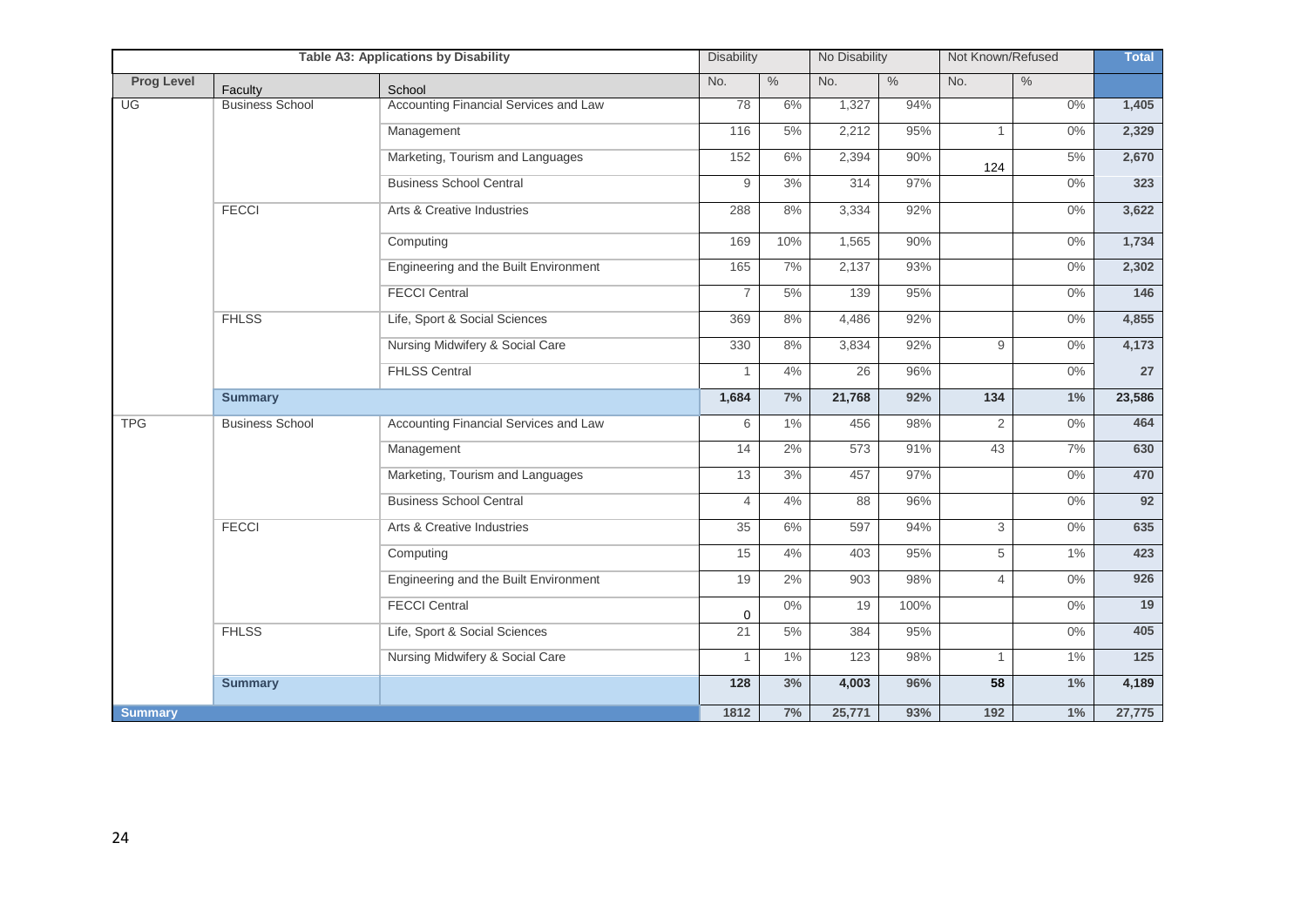# Appendix B. Table B1 : Enrolment by Gender

|                            |                        |                                       | F     |               | M               |               | <b>Total</b>    |
|----------------------------|------------------------|---------------------------------------|-------|---------------|-----------------|---------------|-----------------|
| <b>Prog. Level Faculty</b> |                        | School                                | No.   | $\frac{0}{0}$ | No.             | $\frac{0}{0}$ |                 |
| <b>UG</b>                  | <b>Business School</b> | Accounting Financial Services and Law | 389   | 57%           | 297             | 43%           | 686             |
|                            |                        | Management                            | 527   | 51%           | 513             | 49%           | 1,040           |
|                            |                        | Marketing, Tourism and Languages      | 619   | 73%           | 233             | 27%           | 852             |
|                            |                        | <b>Business School Central</b>        | 309   | 55%           | 249             | 45%           | 558             |
|                            | <b>FECCI</b>           | Arts & Creative Industries            | 788   | 57%           | 603             | 43%           | 1,391           |
|                            |                        | Computing                             | 165   | 17%           | 808             | 83%           | 973             |
|                            |                        | Engineering and the Built Environment | 149   | 12%           | 1,049           | 88%           | 1,198           |
|                            |                        | <b>FECCI Central</b>                  | 89    | 46%           | 104             | 54%           | 193             |
|                            | <b>FHLSS</b>           | Life, Sport & Social Sciences         | 1,017 | 60%           | 680             | 40%           | 1,697           |
|                            |                        | Nursing Midwifery & Social Care       | 2,334 | 90%           | 260             | 10%           | 2,594           |
|                            |                        | <b>FHLSS Central</b>                  | 43    | 86%           | 7               | 14%           | 50              |
|                            | <b>Summary</b>         |                                       | 6,429 | 57%           | 4,803           | 43%           | 11,232          |
| <b>TPG</b>                 | <b>Business School</b> | Accounting Financial Services and Law | 57    | 49%           | 59              | 51%           | 116             |
|                            |                        | Management                            | 202   | 55%           | 167             | 45%           | 369             |
|                            |                        | Marketing, Tourism and Languages      | 172   | 80%           | 44              | 20%           | 216             |
|                            |                        | <b>Business School Central</b>        | 125   | 51%           | 120             | 49%           | 245             |
|                            | <b>FECCI</b>           | Arts & Creative Industries            | 119   | 56%           | 93              | 44%           | 212             |
|                            |                        | Computing                             | 22    | 14%           | 131             | 86%           | 153             |
|                            |                        | Engineering and the Built Environment | 64    | 20%           | 258             | 80%           | 322             |
|                            |                        | <b>FECCI Central</b>                  | 6     | 32%           | 13              | 68%           | 19              |
|                            | <b>FHLSS</b>           | Life, Sport & Social Sciences         | 136   | 69%           | 61              | 31%           | 197             |
|                            |                        | Nursing Midwifery & Social Care       | 258   | 91%           | 25              | 9%            | 283             |
|                            | Academic Development   | Academic Practice                     | 61    | 62%           | $\overline{37}$ | 38%           | 98              |
|                            | <b>Summary</b>         |                                       | 1,222 | 55%           | 1,008           | 45%           | 2,230           |
| <b>RPG</b>                 | <b>Business School</b> | Accounting Financial Services and Law | 2     | 22%           | 7               | 78%           | 9               |
|                            |                        | Management                            | 10    | 56%           | 8               | 44%           | 18              |
|                            |                        | Marketing, Tourism and Languages      | 6     | 50%           | 6               | 50%           | 12              |
|                            |                        | <b>Business School Central</b>        | 8     | 35%           | 15              | 65%           | $\overline{23}$ |
|                            | <b>FECCI</b>           | Arts & Creative Industries            | 9     | 50%           | 9               | 50%           | $\overline{18}$ |
|                            |                        | Computing                             | 11    | 35%           | 20              | 65%           | $\overline{31}$ |
|                            |                        | Engineering and the Built Environment | 4     | 13%           | 27              | 87%           | $\overline{31}$ |
|                            | <b>FHLSS</b>           | Life, Sport & Social Sciences         | 29    | 60%           | 19              | 40%           | 48              |
|                            |                        | Nursing Midwifery & Social Care       | 12    | 75%           | 4               | 25%           | 16              |
|                            | Academic Development   | <b>Academic Practice</b>              |       |               |                 |               | $\overline{1}$  |
|                            | <b>Summary</b>         |                                       | 92    | 45%           | 115             | 56%           | 206             |
| Summarv                    |                        |                                       | 7,743 | 57%           | 5,926           | 43%           | 13,668          |

25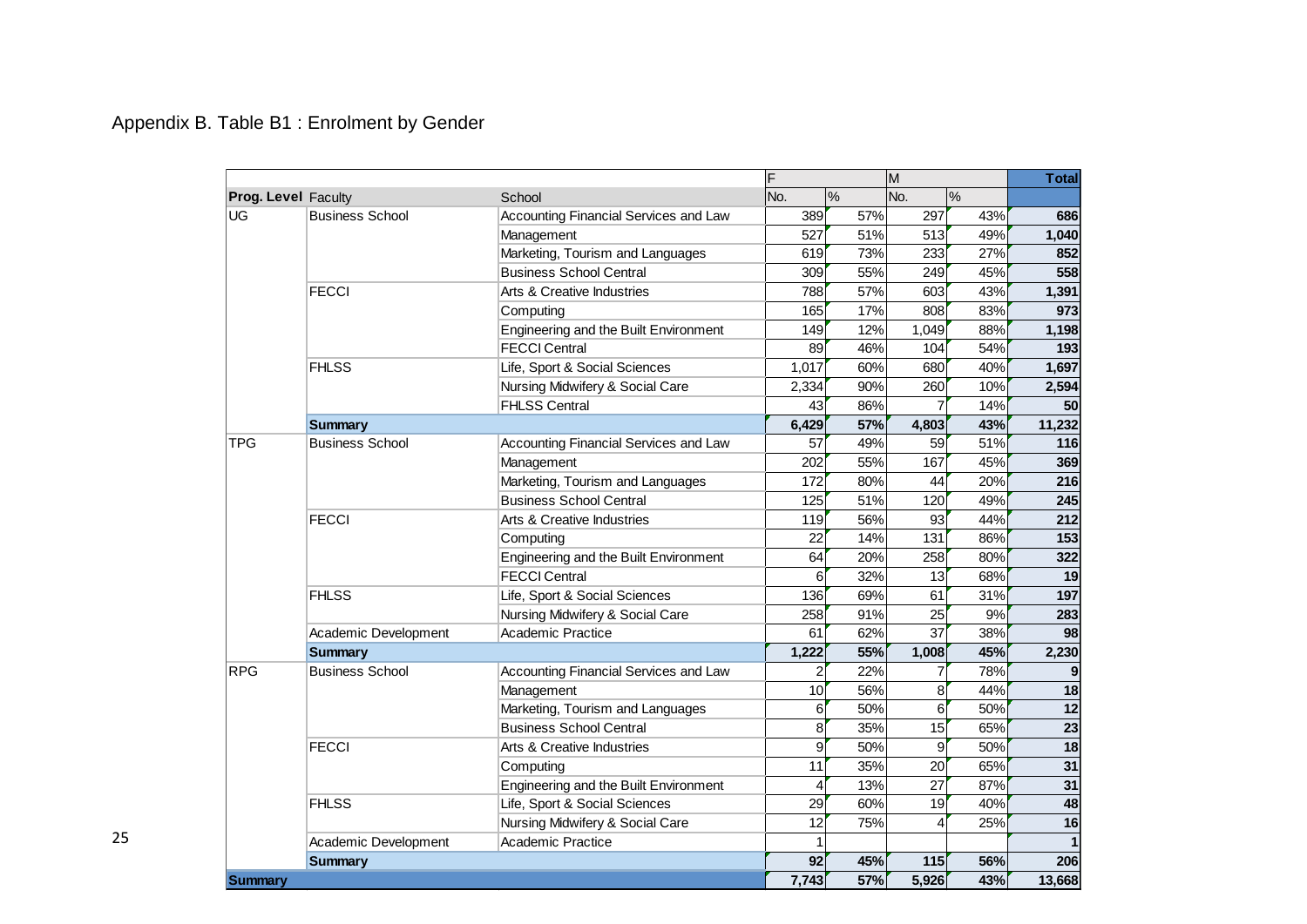# Table B2: Enrolment by Age Group

|                            |                        |                                       | Under 18 |    | $18 - 20$      |     | $21 - 24$      |      | 25-29          |               | $30+$           |               | Unknown Total |                 |
|----------------------------|------------------------|---------------------------------------|----------|----|----------------|-----|----------------|------|----------------|---------------|-----------------|---------------|---------------|-----------------|
| <b>Prog. Level Faculty</b> |                        | School                                | No.      | %  | No.            | %   | No.            | $\%$ | No.            | $\frac{9}{6}$ | No.             | $\frac{0}{0}$ | No.           |                 |
| UG                         | <b>Business School</b> | Accounting Financial Services and Law | 37       | 5% | 255            | 37% | 204            | 30%  | 58             | 8%            | 132             | 19%           |               | 686             |
|                            |                        | Management                            | 34       | 3% | 484            | 47% | 382            | 37%  | 73             | 7%            | 67              | 6%            |               | 1,040           |
|                            |                        | Marketing, Tourism and Languages      | 38       | 4% | 442            | 52% | 288            | 34%  | 49             | 6%            | 35              | 4%            |               | 852             |
|                            |                        | <b>Business School Central</b>        |          | 0% | 110            | 20% | 186            | 33%  | 47             | 8%            | 215             | 39%           |               | 558             |
|                            | <b>FECCI</b>           | Arts & Creative Industries            | 69       | 5% | 686            | 49% | 467            | 34%  | 105            | 8%            | 64              | 5%            |               | 1,391           |
|                            |                        | Computing                             | 36       | 4% | 407            | 42% | 269            | 28%  | 138            | 14%           | 123             | 13%           |               | 973             |
|                            |                        | Engineering and the Built Environment | 55       | 5% | 460            | 38% | 443            | 37%  | 156            | 13%           | 84              | 7%            |               | 1,198           |
|                            |                        | <b>FECCI Central</b>                  |          | 0% | 64             | 33% | 98             | 51%  | 22             | 11%           | 9               | 5%            |               | 193             |
|                            | <b>FHLSS</b>           | Life, Sport & Social Sciences         | 99       | 6% | 865            | 51% | 466            | 27%  | 114            | 7%            | 153             | 9%            |               | 1,697           |
|                            |                        | Nursing Midwifery & Social Care       | 50       | 2% | 441            | 17% | 436            | 17%  | 539            | 21%           | 1,128           | 43%           |               | 2,594           |
|                            |                        | <b>FHLSS Central</b>                  |          | 0% | 18             | 36% | 30             | 60%  |                | 0%            | $\overline{2}$  | 4%            |               | 50              |
|                            | Summary                |                                       | 418      | 4% | 4,232          | 38% | 3,269          | 29%  | 1,301          | 12%           | 2,012           | 18%           |               | 11,232          |
| <b>TPG</b>                 | <b>Business School</b> | Accounting Financial Services and Law |          | 0% | 2              | 2%  | 77             | 66%  | 18             | 16%           | 19              | 16%           |               | 116             |
|                            |                        | Management                            |          | 0% |                | 0%  | 112            | 30%  | 109            | 30%           | 147             | 40%           |               | 369             |
|                            |                        | Marketing, Tourism and Languages      |          | 0% | $\overline{2}$ | 1%  | 119            | 55%  | 64             | 30%           | 31              | 14%           |               | 216             |
|                            |                        | <b>Business School Central</b>        |          | 0% |                | 0%  | 57             | 23%  | 45             | 18%           | 142             | 58%           |               | 245             |
|                            | <b>FECCI</b>           | Arts & Creative Industries            |          | 0% |                | 0%  | 105            | 50%  | 50             | 24%           | 57              | 27%           |               | 212             |
|                            |                        | Computing                             |          | 0% |                | 0%  | 32             | 21%  | 45             | 29%           | 76              | 50%           |               | 153             |
|                            |                        | Engineering and the Built Environment |          | 0% |                | 0%  | 82             | 25%  | 94             | 29%           | 146             | 45%           |               | 322             |
|                            |                        | <b>FECCI Central</b>                  |          | 0% |                | 0%  | 3              | 16%  | 6              | 32%           | 10              | 53%           |               | 19              |
|                            | <b>FHLSS</b>           | Life, Sport & Social Sciences         |          | 0% |                | 1%  | 60             | 30%  | 53             | 27%           | 83              | 42%           |               | 197             |
|                            |                        | Nursing Midwifery & Social Care       |          | 0% |                | 0%  | 3              | 1%   | 15             | 5%            | 265             | 94%           |               | 283             |
|                            | Academic Development   | Academic Practice                     |          | 0% |                | 0%  | $\overline{1}$ | 1%   | 8              | 8%            | 88              | 90%           |               | 98              |
|                            | <b>Summary</b>         |                                       | $\Omega$ | 0% | $\overline{ }$ | 0%  | 651            | 29%  | 507            | 23%           | 1,064           | 48%           |               | 2,230           |
| <b>RPG</b>                 | <b>Business School</b> | Accounting Financial Services and Law |          | 0% |                | 0%  |                | 0%   | 3              | 33%           | 6               | 67%           |               | 9               |
|                            |                        | Management                            |          | 0% |                | 0%  | $\mathbf{1}$   | 6%   | $\overline{2}$ | 11%           | 15              | 83%           |               | 18              |
|                            |                        | Marketing, Tourism and Languages      |          | 0% |                | 0%  | $\overline{2}$ | 17%  |                | 25%           | $\overline{7}$  | 58%           |               | 12              |
|                            |                        | <b>Business School Central</b>        |          | 0% |                | 0%  |                | 0%   |                | 0%            | 23              | 100%          |               | $\overline{23}$ |
|                            | <b>FECCI</b>           | Arts & Creative Industries            |          | 0% |                | 0%  | $\overline{2}$ | 11%  | 3              | 17%           | 13              | 72%           |               | 18              |
|                            |                        | Computing                             |          | 0% |                | 0%  | $\overline{2}$ | 6%   | 9              | 29%           | 20              | 65%           |               | 31              |
|                            |                        | Engineering and the Built Environment |          | 0% |                | 0%  | 3              | 10%  |                | 23%           | $\overline{21}$ | 68%           |               | 31              |
|                            | <b>FHLSS</b>           | Life, Sport & Social Sciences         |          | 0% |                | 0%  | 14             | 29%  | 18             | 38%           | 16              | 33%           |               | 48              |
|                            |                        | Nursing Midwifery & Social Care       |          | 0% |                | 0%  |                | 0%   |                | 0%            | 16              | 100%          |               | 16              |
|                            | Academic Development   | Academic Practice                     |          | 0% |                | 0%  |                | 0%   |                | 0%            |                 | 100%          |               |                 |
|                            | <b>Summary</b>         |                                       | $\Omega$ | 0% | $\Omega$       | 0%  | 24             | 12%  | 45             | 22%           | 138             | 67%           |               | 207             |
| Summary                    |                        |                                       | 418      | 3% | 4.239          | 31% | 3.944          | 29%  | 1.853          | 14%           | 3,214           | 24%           |               | 13,669          |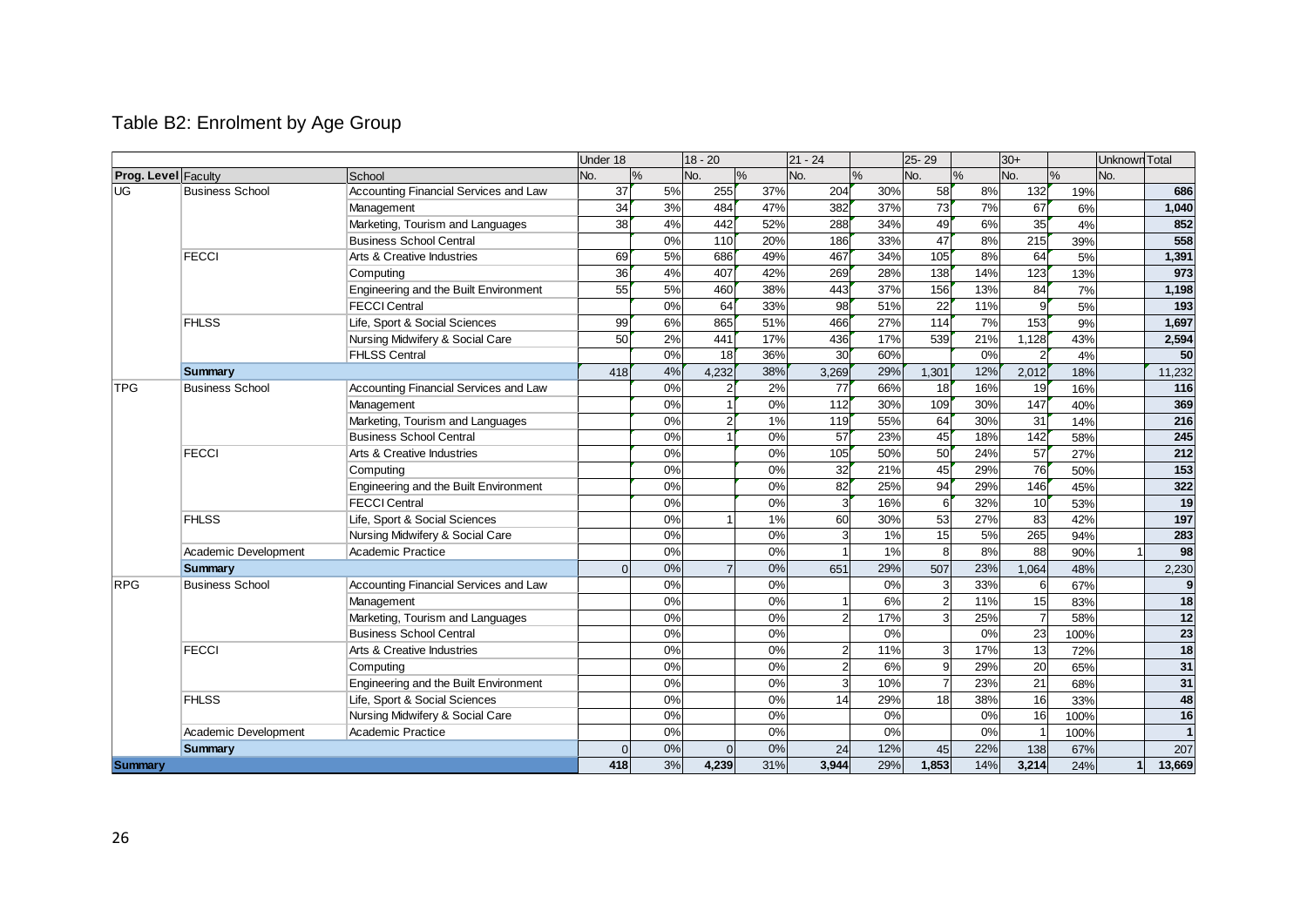|                           |                        |                                       | White            |               | <b>Black</b>   |     | Chinese        |       | Asian          |               | Other          |    | Unknown Total |                |
|---------------------------|------------------------|---------------------------------------|------------------|---------------|----------------|-----|----------------|-------|----------------|---------------|----------------|----|---------------|----------------|
| <b>Prog Level Faculty</b> |                        | School                                | No.              | $\frac{0}{0}$ | No.            | %   | No.            | %     | No.            | $\frac{0}{0}$ | No.<br>$\%$    |    | No.           |                |
| <b>UG</b>                 | <b>Business School</b> | Accounting Financial Services and Law | 436              | 86%           | 15             | 3%  |                | 1%    | 38             | 8%            | 9              | 2% |               | 505            |
|                           |                        | Management                            | 623              | 91%           | 12             | 2%  |                | 1%    | 29             | 4%            | 15             | 2% |               | 686            |
|                           |                        | Marketing, Tourism and Languages      | 603              | 96%           | $\overline{2}$ | 0%  | $\overline{c}$ | 0%    | 5              | 1%            | 15             | 2% |               | 627            |
|                           |                        | <b>Business School Central</b>        | 248              | 94%           | 3              | 1%  |                | 0%    | 6              | 2%            | 6              | 2% |               | 264            |
|                           | <b>FECCI</b>           | Arts & Creative Industries            | 1,157            | 97%           | 5              | 0%  | 2              | 0%    | 10             | 1%            | 22             | 2% |               | 1,197          |
|                           |                        | Computing                             | 732              | 89%           | 20             | 2%  |                | 1%    | 36             | 4%            | 26             | 3% |               | 821            |
|                           |                        | Engineering and the Built Environment | 821              | 93%           | 13             | 1%  | 6              | 1%    | 24             | 3%            | 21             | 2% |               | 885            |
|                           |                        | <b>FECCI Central</b>                  | 15               | 94%           |                | 0%  |                | 0%    |                | 0%            |                | 0% |               | 16             |
|                           | <b>FHLSS</b>           | Life, Sport & Social Sciences         | 1,448            | 95%           |                | 1%  | 6              | 0%    | 26             | 2%            | 32             | 2% |               | 1,520          |
|                           |                        | Nursing Midwifery & Social Care       | 2,144            | 91%           | 133            | 6%  | 13             | 1%    | 43             | 2%            | 19             | 1% |               | 2,354          |
|                           |                        | <b>FHLSS Central</b>                  |                  | 100%          |                | 0%  |                | 0%    |                | 0%            |                | 0% |               | $\overline{1}$ |
|                           | <b>Summary</b>         |                                       | 8.228            | 93%           | 211            | 2%  | 51             | 1%    | 217            | 2%            | 165            | 2% |               | 8876           |
| <b>TPG</b>                | <b>Business School</b> | Accounting Financial Services and Law | 21               | 81%           |                | 0%  |                | 4%    |                | 8%            |                | 8% |               | 26             |
|                           |                        | Management                            | 127              | 89%           |                | 4%  |                | 1%    |                | 5%            |                | 1% |               | 142            |
|                           |                        | Marketing, Tourism and Languages      | 42               | 88%           |                | 4%  |                | 4%    | $\overline{2}$ | 4%            |                | 0% |               | 48             |
|                           |                        | <b>Business School Central</b>        | 131              | 96%           |                | 2%  |                | $0\%$ |                | 1%            |                | 1% |               | 136            |
|                           | <b>FECCI</b>           | Arts & Creative Industries            | 125              | 95%           |                | 1%  |                | 0%    | 5              | 4%            |                | 0% |               | 131            |
|                           |                        | Computing                             | 74               | 79%           | 10             | 11% |                | 0%    | 6              | 6%            |                | 4% |               | 94             |
|                           |                        | Engineering and the Built Environment | 151              | 89%           |                | 3%  |                | 2%    | 9              | 5%            | $\mathcal{P}$  | 1% |               | 170            |
|                           |                        | <b>FECCI Central</b>                  | 7                | 64%           |                | 9%  |                | 9%    | $\overline{2}$ | 18%           |                | 0% |               | 11             |
|                           | <b>FHLSS</b>           | Life, Sport & Social Sciences         | $\overline{122}$ | 91%           |                | 1%  |                | 0%    | $\overline{2}$ | 1%            | 8              | 6% |               | 134            |
|                           |                        | Nursing Midwifery & Social Care       | 241              | 95%           |                | 3%  |                | 0%    | $\overline{2}$ | 1%            | $\overline{2}$ | 1% |               | 253            |
|                           | Academic Development   | Academic Practice                     | 90               | 98%           |                | 0%  |                | 0%    |                | 1%            |                | 1% |               | 92             |
|                           | <b>Summary</b>         |                                       | 1,131            | 91%           | 38             | 3%  | $\mathsf{R}$   | 1%    | 39             | 3%            | 21             | 2% |               | 1237           |
| <b>RPG</b>                | <b>Business School</b> | Accounting Financial Services and Law | 3                | 100%          |                | 0%  |                | 0%    |                | 0%            |                | 0% |               | 3              |
|                           |                        | Management                            | 10               | 91%           |                | 9%  |                | 0%    |                | 0%            |                | 0% |               | 11             |
|                           |                        | Marketing, Tourism and Languages      | 3                | 100%          |                | 0%  |                | 0%    |                | 0%            |                | 0% |               | $\overline{3}$ |
|                           |                        | <b>Business School Central</b>        | 16               | 94%           |                | 0%  |                | 6%    |                | 0%            |                | 0% |               | 17             |
|                           | <b>FECCI</b>           | Arts & Creative Industries            | 16               | 100%          |                | 0%  |                | 0%    |                | 0%            |                | 0% |               | 16             |
|                           |                        | Computing                             | 15               | 83%           |                | 11% |                | 6%    |                | 0%            |                | 0% |               | 18             |
|                           |                        | Engineering and the Built Environment | 15               | 88%           |                | 12% |                | 0%    |                | 0%            |                | 0% |               | 17             |
|                           | <b>FHLSS</b>           | Life, Sport & Social Sciences         | $\overline{34}$  | 92%           |                | 0%  |                | 0%    | $\overline{2}$ | 5%            |                | 3% |               | 37             |
|                           |                        | Nursing Midwifery & Social Care       | 15               | 100%          |                | 0%  |                | 0%    |                | 0%            |                | 0% |               | 15             |
|                           | <b>Summary</b>         |                                       | 127              | 93%           |                | 4%  | $\overline{2}$ | 1%    | $\overline{2}$ | 1%            |                | 1% |               | 137            |
| Summary                   |                        |                                       | 9.486            | 93%           | 254            | 2%  | 61             | 1%    | 258            | 3%            | 187            | 2% |               | 10,250         |

# Table B3: Enrolment by Ethnicity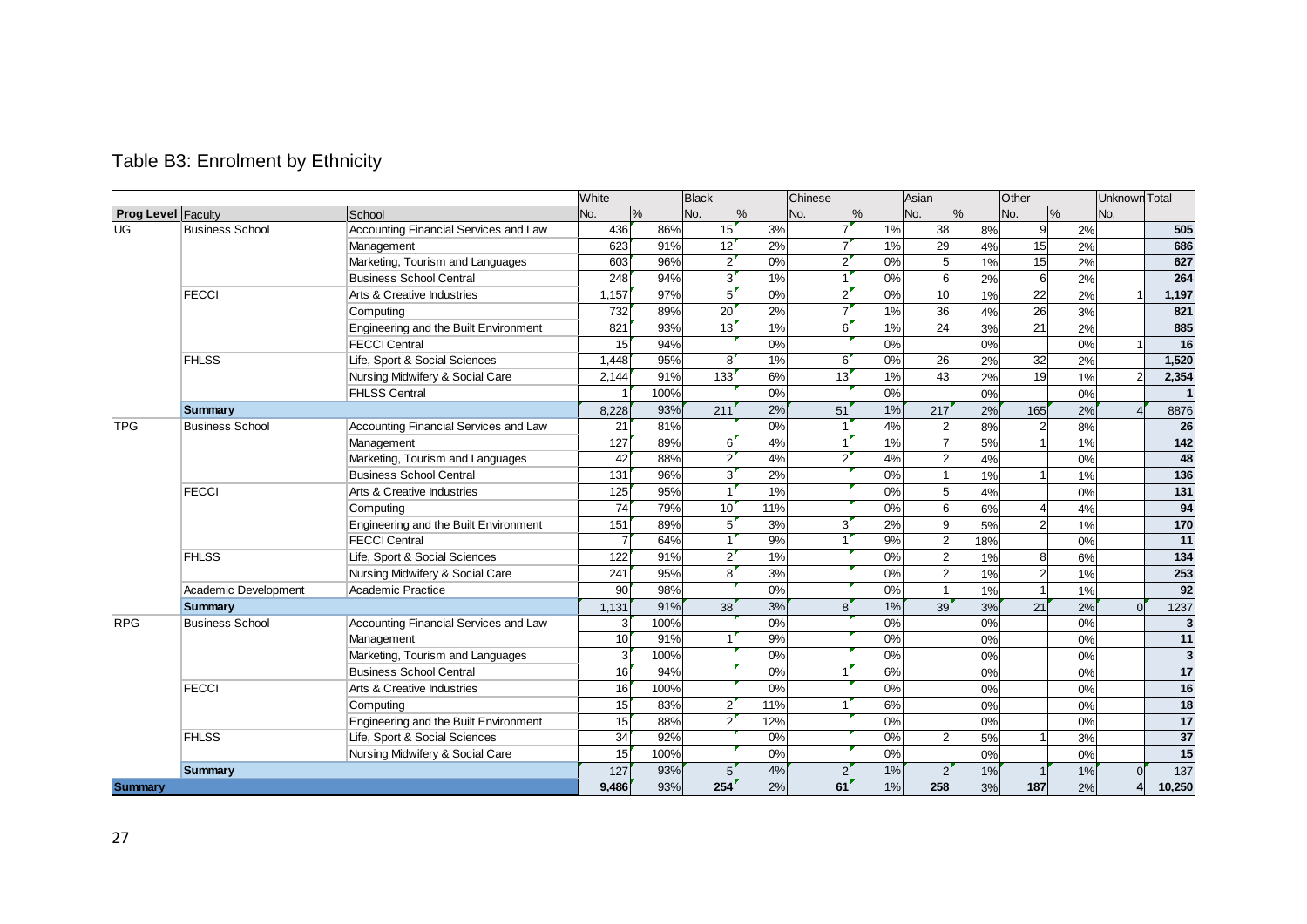|                            | Table B4: Enrolments by Disability |                                       | <b>Disability</b>       |                 | No Disability   |               | Not Known<br>/Refused | <b>Total</b>    |
|----------------------------|------------------------------------|---------------------------------------|-------------------------|-----------------|-----------------|---------------|-----------------------|-----------------|
| <b>Prog. Level Faculty</b> |                                    | School                                | No.                     | $\frac{8}{\pi}$ | No.             | $\frac{9}{6}$ | No.                   |                 |
| <b>UG</b>                  | <b>Business School</b>             | Accounting Financial Services and Law | 60                      | 9%              | 626             | 91%           |                       | 686             |
|                            |                                    | Management                            | 75                      | 7%              | 965             | 93%           |                       | 1,040           |
|                            |                                    | Marketing, Tourism and Languages      | 63                      | 7%              | 789             | 93%           |                       | 852             |
|                            |                                    | <b>Business School Central</b>        | 24                      | 4%              | 533             | 96%           |                       | 558             |
|                            | <b>FECCI</b>                       | Arts & Creative Industries            | 158                     | 11%             | 1,233           | 89%           |                       | 1,391           |
|                            |                                    | Computing                             | 125                     | 13%             | 848             | 87%           |                       | 973             |
|                            |                                    | Engineering and the Built Environment | 102                     | 9%              | 1,096           | 91%           |                       | 1,198           |
|                            |                                    | <b>FECCI Central</b>                  | 12                      | 6%              | 181             | 94%           |                       | 193             |
|                            | <b>FHLSS</b>                       | Life, Sport & Social Sciences         | 189                     | 11%             | 1,508           | 89%           |                       | 1,697           |
|                            |                                    | Nursing Midwifery & Social Care       | 279                     | 11%             | 2,315           | 89%           |                       | 2,594           |
|                            |                                    | <b>FHLSS Central</b>                  |                         | 2%              | 49              | 98%           |                       | 50              |
|                            | <b>Summary</b>                     |                                       | 1,088                   | 10%             | 10,143          | 90%           | $\mathbf 1$           | 11232           |
| TPG                        | <b>Business School</b>             | Accounting Financial Services and Law | $\Omega$                | 0%              | 116             | 100%          |                       | 116             |
|                            |                                    | Management                            | 15                      | 4%              | 341             | 92%           | 13                    | 369             |
|                            |                                    | Marketing, Tourism and Languages      | 7                       | 3%              | 209             | 97%           |                       | 216             |
|                            |                                    | <b>Business School Central</b>        | 9                       | 4%              | 236             | 96%           |                       | 245             |
|                            | <b>FECCI</b>                       | Arts & Creative Industries            | 17                      | 8%              | 195             | 92%           |                       | 212             |
|                            |                                    | Computing                             | 15                      | 10%             | 138             | 90%           |                       | 153             |
|                            |                                    | Engineering and the Built Environment | 12                      | 4%              | 310             | 96%           |                       | 322             |
|                            |                                    | <b>FECCI Central</b>                  | $\mathbf{1}$            | 5%              | 18              | 95%           |                       | 19              |
|                            | <b>FHLSS</b>                       | Life, Sport & Social Sciences         | 16                      | 8%              | 181             | 92%           |                       | 197             |
|                            |                                    | Nursing Midwifery & Social Care       | 12                      | 4%              | 271             | 96%           |                       | 283             |
|                            | Academic Development               | Academic Practice                     | 11                      | 11%             | 87              | 89%           |                       | 98              |
|                            | <b>Summary</b>                     |                                       | 115                     | 5%              | 2,102           | 94%           | 13                    | 2230            |
| <b>RPG</b>                 | <b>Business School</b>             | Accounting Financial Services and Law | 0                       | 0%              | 9               | 100%          |                       | 9               |
|                            |                                    | Management                            | $\boldsymbol{2}$        | 11%             | 16              | 89%           |                       | 18              |
|                            |                                    | Marketing, Tourism and Languages      | 0                       | 0%              | 12              | 100%          |                       | 12              |
|                            |                                    | <b>Business School Central</b>        | 0                       | 0%              | 23              | 100%          |                       | $\overline{23}$ |
|                            | <b>FECCI</b>                       | Arts & Creative Industries            | 3                       | 17%             | 15              | 83%           |                       | 18              |
|                            |                                    | Computing                             | $\mathbf{1}$            | 3%              | 30              | 97%           |                       | 31              |
|                            |                                    | Engineering and the Built Environment | $\overline{c}$          | 6%              | 29              | 94%           |                       | 31              |
|                            | <b>FHLSS</b>                       | Life, Sport & Social Sciences         | $\overline{c}$          | 4%              | 46              | 96%           |                       | 48              |
|                            |                                    | Nursing Midwifery & Social Care       | $\overline{\mathbf{4}}$ | 25%             | $\overline{12}$ | 75%           |                       | $\overline{16}$ |
|                            | Academic Development               | Academic Practice                     | $\Omega$                |                 |                 |               |                       | $\mathbf{1}$    |
|                            | <b>Summary</b>                     |                                       | 14                      | 7%              | 193             | 93%           | $\Omega$              | 207             |
| <b>Summary</b>             |                                    |                                       | 1,217                   | 9%              | 12,438          | 91%           | 14                    | 13,669          |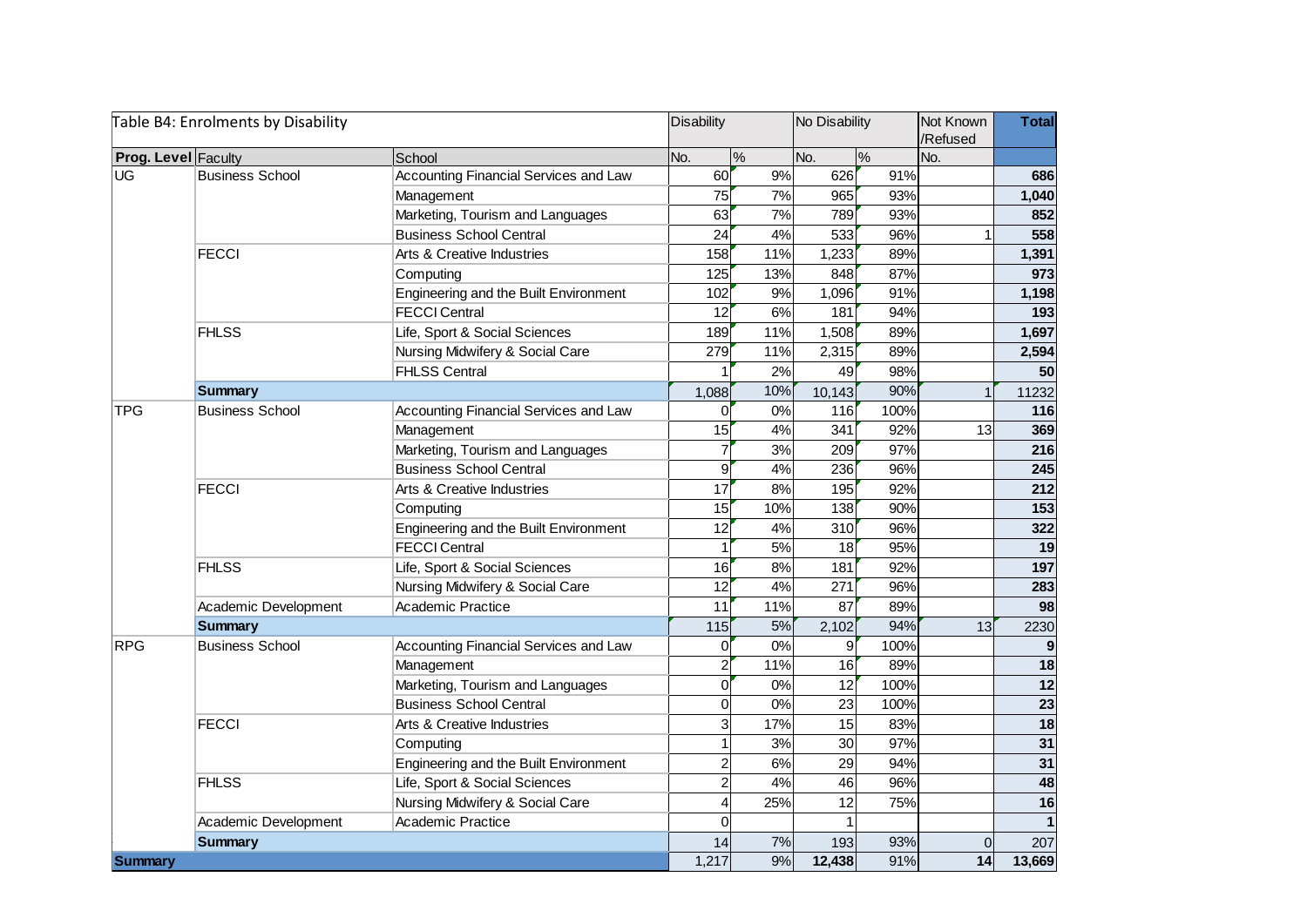#### **Table C1. Gender**

|                    |                 | 2008/09 |       |                         | 2009/10 |        |                 | 2010/11 |        | 2011/12 mid-vear      |         |              |  |
|--------------------|-----------------|---------|-------|-------------------------|---------|--------|-----------------|---------|--------|-----------------------|---------|--------------|--|
| Gender             | <b>Continue</b> | Qualify |       | <b>Totall Continuel</b> | Qualify |        | Totall Continue | Qualify |        | <b>Total Continue</b> | Qualify | <b>Total</b> |  |
| Male               | 72.6%           | 5.9%    | 78.5% | 81.5%                   | 5.9%    | 87.5%l | 80.3%           | 6.2%    | 86.4%1 | 82.5%                 | 6.5%    | 88.9%        |  |
| Female             | 82.9%           | 3.2%    | 86.1% | 85.4%                   | 3.5%    | 88.9%  | 84.0%           | 5.8%    | 89.8%  | 85.8%                 | 3.6%    | 89.4%        |  |
| <b>Grand Total</b> | 78.4%           | 4.4%    | 82.8% | 83.8%                   | 4.5%    | 88.3%  | 82.4%           | 6.0%    | 88.3%  | 84.4%                 | 4.8%    | 89.2%        |  |

#### **Table C2. Age**

|                     |                 | 2008/09 |       | 2009/10               |         |       |                | 2010/11 |       | 2011/12 mid-vear |         |              |
|---------------------|-----------------|---------|-------|-----------------------|---------|-------|----------------|---------|-------|------------------|---------|--------------|
| <b>Age Category</b> | <b>Continue</b> | Qualify |       | <b>Total</b> Continue | Qualify |       | Total Continue | Qualify | Total | <b>Continue</b>  | Qualify | <b>Total</b> |
| Under 18            | 80.3%           | 0.6%    | 80.9% | 89.6%                 | 0.7%    | 90.3% | 86.4%          | .6%     | 88.0% | 88.3%            | . 4%    | 89.7%        |
| 18-20               | 80.4%           | 2.8%    | 83.2% | 85.4%                 | 2.9%    | 88.3% | 84.5%          | 4.3%    | 88.8% | 86.0%            | 3.3%    | 89.2%        |
| $21 - 24$           | 79.8%           | 5.1%    | 85.0% | $81.6\%$              | 7.0%    | 88.6% | 75.1%          | 11.3%   | 86.4% | 82.0%            | 6.8%    | 88.8%        |
| 25-29               | 74.8%           | $0.0\%$ | 74.8% | 81.0%                 | 6.1%    | 87.1% | 81.7%          | 5.8%    | 87.5% | 78.5%            | 8.9%    | 87.3%        |
| 30-34               | 66.3%           | 11.3%   | 77.5% | 78.4%                 | 7.8%    | 86.3% | 83.5%          | 5.8%    | 89.2% | 83.0%            | 8.9%    | 91.9%        |
| 35-39               | 68.6%           | 12.4%   | 81.0% | 81.7%                 | 9.7%    | 91.4% | 81.1%          | 11.1%   | 92.2% | 82.2%            | 9.6%    | 91.8%        |
| $40+$               | 79.6%           | 5.6%    | 85.2% | 80.2%                 | 5.2%    | 85.3% | 76.4%          | 13.5%   | 89.9% | 76.9%            | 11.0%I  | 87.9%        |
| <b>Grand Total</b>  | 78.4%           | 4.4%    | 82.8% | 83.8%                 | 4.5%    | 88.3% | 82.4%          | 6.0%    | 88.3% | 84.4%            | 4.8%    | 89.2%        |

#### **Table C3. UK Domiciled Ethnicity**

|                    |          | 2008/09 |           | 2009/10                |         |        |                        | 2010/11 |        | 2011/12 mid-vear |         |              |
|--------------------|----------|---------|-----------|------------------------|---------|--------|------------------------|---------|--------|------------------|---------|--------------|
| <b>Ethnicity</b>   | Continue | Qualify |           | <b>Totall Continue</b> | Qualify |        | <b>Totall Continue</b> | Qualify | Total  | <b>Continue</b>  | Qualify | <b>Total</b> |
| White              | 78.8%    | 4.3%    | 83.1%     | 83.8%                  | 4.5%    | 88.3%  | 82.4%                  | 6.1%    | 88.5%  | 84.3%            | 4.9%    | 89.2%        |
| Asian              | 74.3%    | 5.7%    | 80.0%     | 84.0%                  | 8.0%    | 92.0%  | 78.6%                  | $2.4\%$ | 81.0%  | 83.6%            | $1.6\%$ | 85.2%        |
| Black              | 62.9%    | 3.2%    | 66.1%     | 70.6%                  | 5.9%    | 76.5%  | 100.0%                 | $0.0\%$ | 100.0% | 86.4%            | 2.3%    | 88.6%        |
| Chinese            | 77.8%    | 5.6%    | 83.3%     | 100.0%                 | $0.0\%$ | 100.0% | 66.7%                  | 20.0%   | 86.7%  | 85.2%            | 7.4%    | 92.6%        |
| Other              | 80.4%    | 6.5%    | 87.0%     | 85.5%                  | 1.8%    | 87.3%  | 82.4%                  | $0.0\%$ | 82.4%  | 87.1%            | 4.8%    | 91.9%        |
| Not known          | 100.0%   | $0.0\%$ | $100.0\%$ |                        |         |        |                        |         |        |                  |         |              |
| <b>Grand Total</b> | 78.4%    | 4.4%    | 82.8%     | 83.8%                  | 4.5%    | 88.3%  | 82.4%                  | 6.0%    | 88.3%  | 84.4%            | 4.8%    | 89.2%        |

#### **Table C4. Disability Category**

|                                |          | 2008/09 |       | 2009/10                 |         |       |                         | 2010/11 |       | 2011/12 mid-vear      |         |        |
|--------------------------------|----------|---------|-------|-------------------------|---------|-------|-------------------------|---------|-------|-----------------------|---------|--------|
| <b>Disability Allowance</b>    | Continue | Qualify |       | <b>Totall Continuel</b> | Qualify |       | <b>Totall Continuel</b> | Qualify |       | <b>Total Continue</b> | Qualify | Total  |
| <b>No Disability Allowance</b> | 78.3%    | 4.4%    | 82.7% | 83.8%                   | 4.5%    | 88.2% | 82.3%                   | 5.9%    | 88.1% | 84.4%                 | 4.9%    | 89.3%  |
| Disability Allowance           | 86.1%    | $0.0\%$ | 86.1% | 85.0%                   | 5.3%    | 90.3% | 86.4%                   | 9.1%    | 95.5% | 83.7%                 | 4.1%    | 87.8%1 |
| <b>Grand Total</b>             | 78.4%    | 4.4%    | 82.8% | 83.8%                   | 4.5%    | 88.3% | 82.4%                   | 6.0%    | 88.3% | 84.4%                 | 4.8%    | 89.2%  |